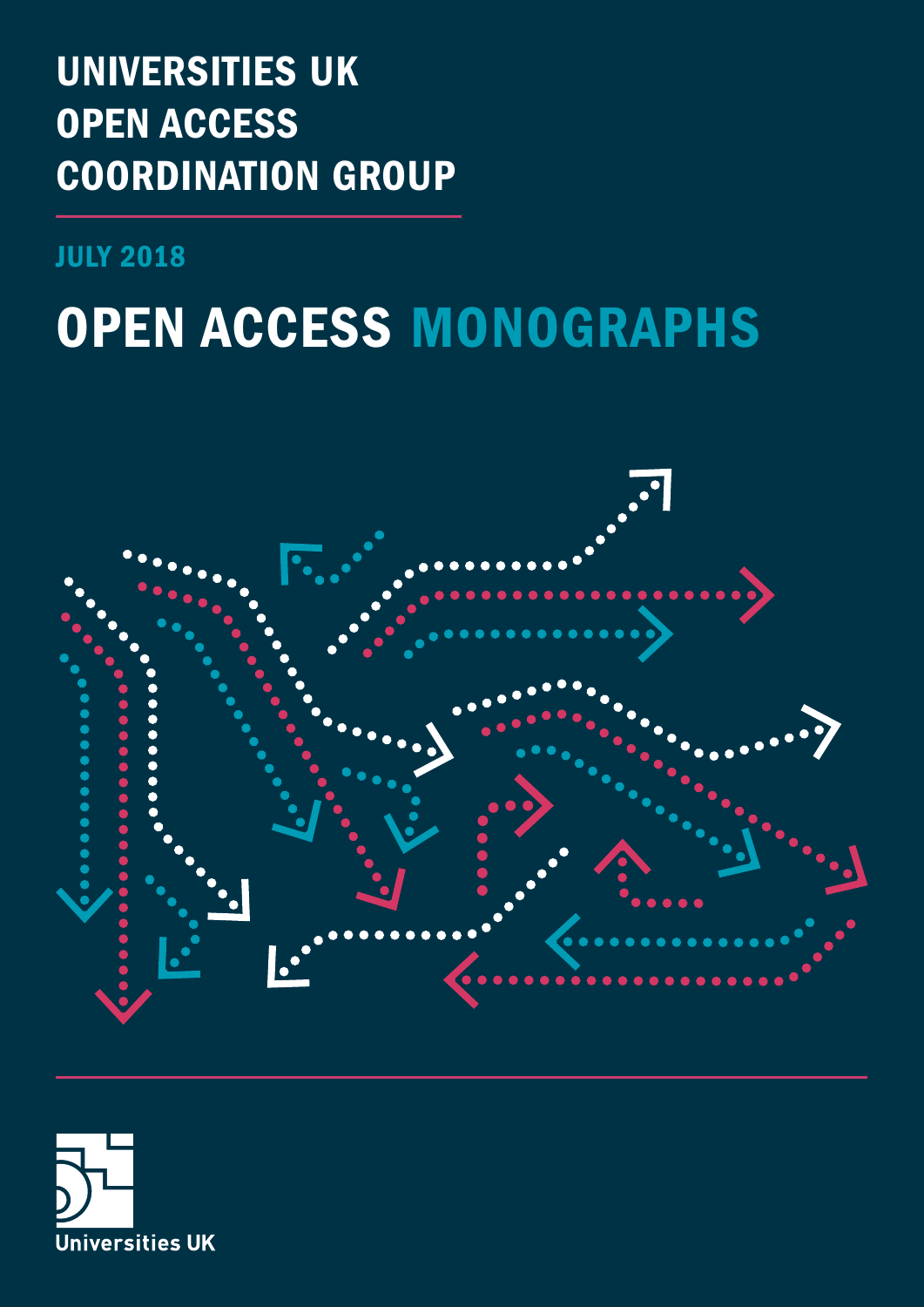## OPEN ACCESS AND MONOGRAPHS

A report produced by the Universities UK Open Access Monographs working group.

#### *Acknowledgements*

Thank you to the Universities UK Open Access Monographs working group and to the Universities UK Open Access Coordination Group for their feedback at various stages of this report. Thank you to Colin Steele (ANU) for providing comments on an earlier version of the paper.

Co-authored by Lara Speicher (Publishing Manager, UCL Press) and Helen Snaith (Senior Policy Advisor, Research England)

#### *Purpose*

This report provides an overview of the open access (OA) landscape for monographs, significant publishing activities, and recent reports that provide an insight into the transition to OA for academic books. It is intended to be read by those who are unfamiliar with OA for monographs, and also those who wish to gain a broader understanding of the benefits of OA publishing.

This report is not intended to cover all contributions or activities of OA monographs. The first half of this report provides a background to OA academic books, reflecting on the current monograph market, UK and international policies before going on to situate the monograph in the context of the UK Research Excellence Framework (REF). Both the benefits and the challenges of OA monographs are also explored in the first section of this report. The second half captures significant reports and developments around OA monographs, providing a snapshot of current activity at a national and international level. The Universities UK Open Access Monograph Group recognises that the transition to OA is constantly evolving, with innovative business models and new reports emerging on an almost monthly basis – nine substantive papers on OA monographs and scholarly publishing have been published in the last year alone.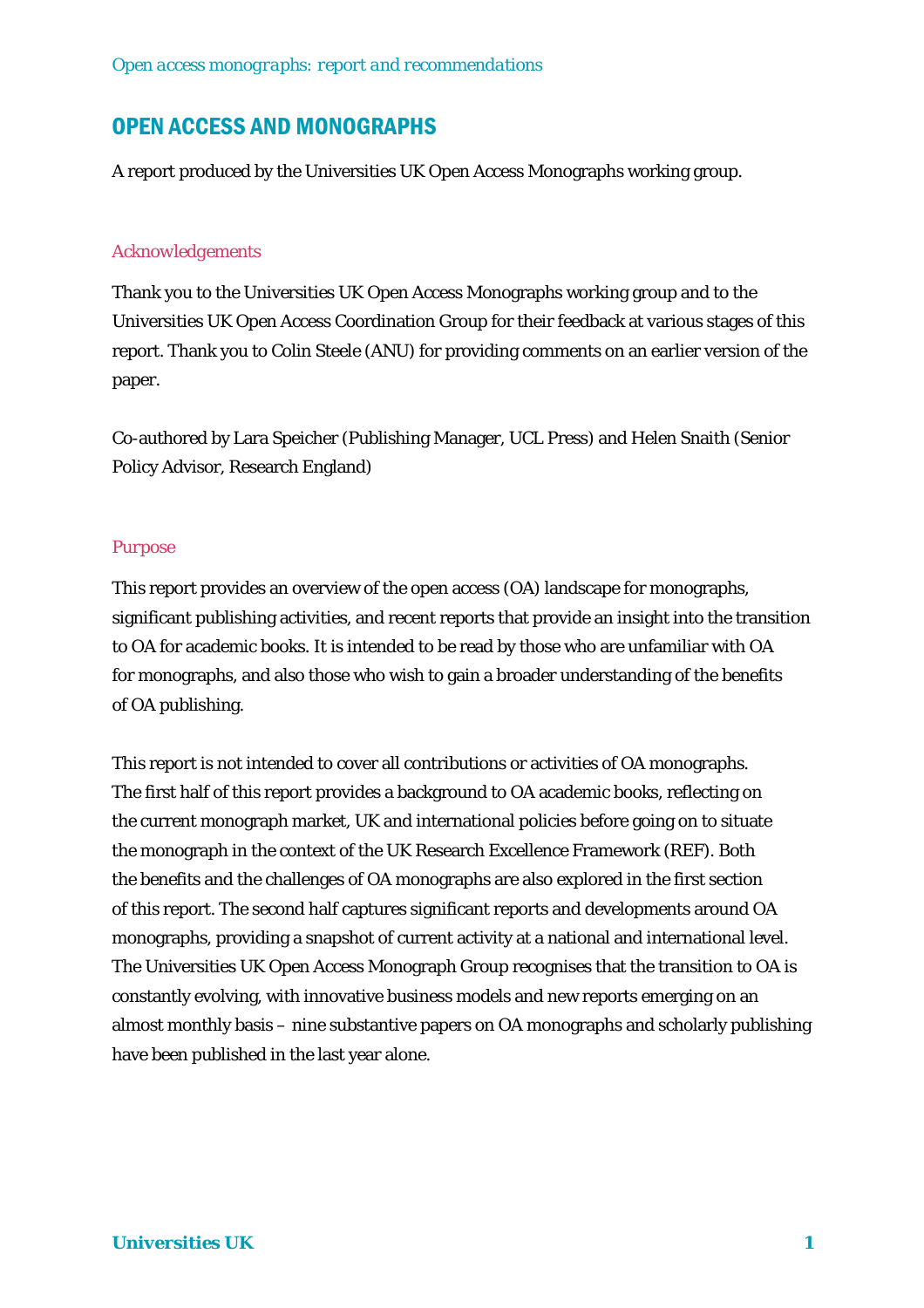#### *Headline findings*

- The monograph holds particular significance to disciplines aligned with the arts and humanities, with scholars reporting that it is 'important' or 'very important' to publish an academic book.
- Academic books made available OA are accessed more than books that are not. For example, in May 2018 UCL Press reported that the 80 books it had published since June 2015 had been downloaded or viewed one million times. Similarly, Springer Nature reported that download rates from the SpringerLink website are seven times higher for the OA titles than the non-OA titles.
- New publishing routes for OA monographs are being established at a rapid rate, with innovative models emerging year-on-year. This is in contrast to journal articles, which have seen a relatively linear transition to OA.
- The movement towards OA for academic books is a global trend, with the United States of America, Australia, and mainland Europe experimenting and establishing different models to support OA.
- The cost of making a monograph OA varies, as do book processing charges (BPCs). Some publishers offer reduced BPCs for early career researchers (for example School of Advanced Study [SAS] Digital Humanities Library), or cover the costs for their own institution's authors to publish with their own university press (for example, UCL Press at University College London).
- The report recognises that there are a number of challenges, such as financial costs and issues around third-party rights. An open dialogue with key stakeholders should consider how these challenges are addressed.
- Steps can be taken to improve the discoverability of OA monographs published in the UK. Examples of good practice can be found in Germany, France and the Netherlands, who are achieving a higher ratio of books on platforms such as the Directory of Open Access Books (DOAB) against the number of books published.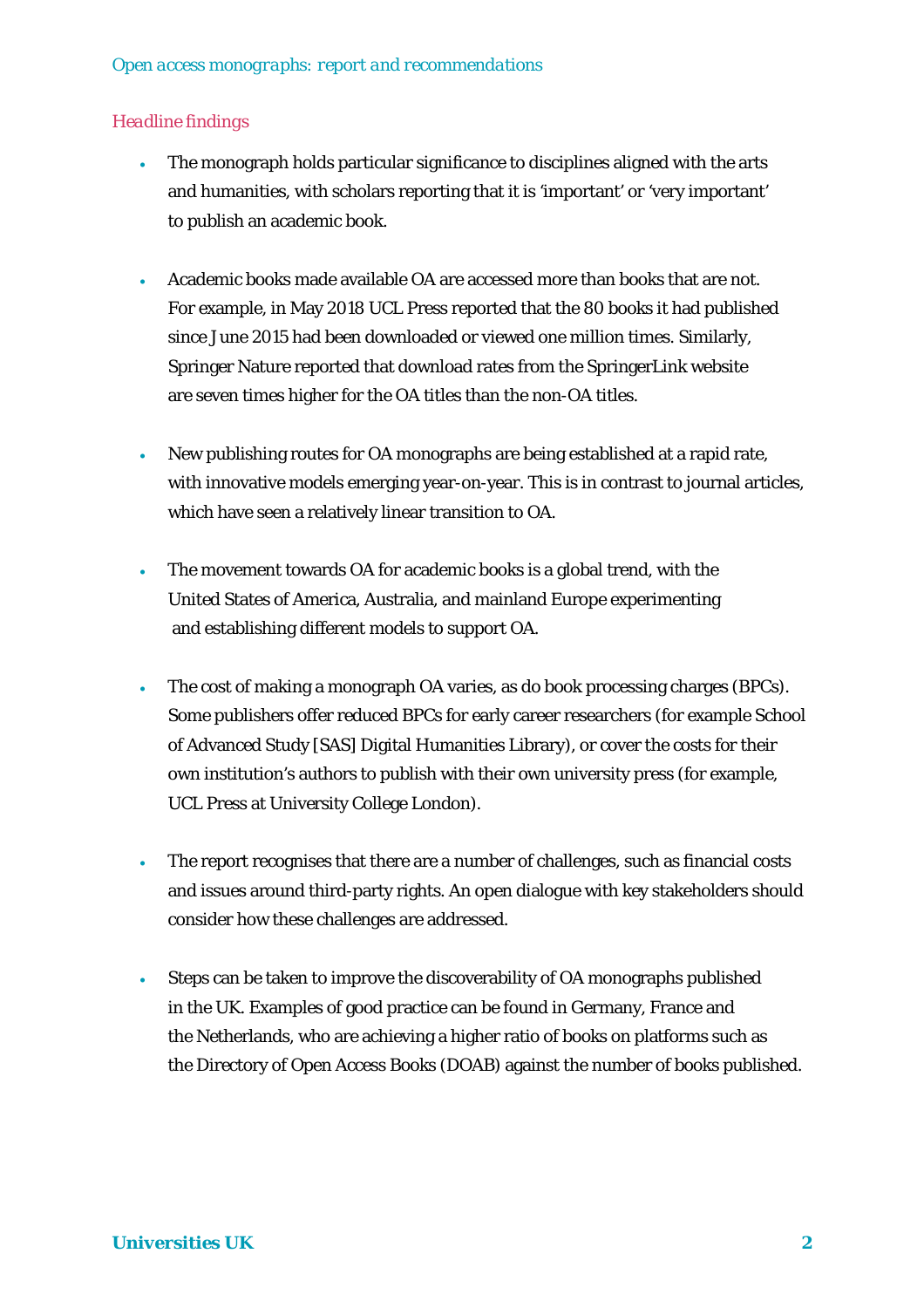#### *Background to the Universities UK Open Access Monographs working group*

The Universities UK Open Access Monograph Working Group was formed in late 2016 to monitor and evaluate progress towards OA book publishing. One of four OA working groups<sup>[1](#page-3-0)</sup> established under the Universities UK OA Coordination Group, the group's remit is to promote and accelerate cultural change towards OA publishing, promote innovation and diversity in business models for OA monographs, and advise on how best to overcome perceived and actual barriers to OA academic books. The group is chaired by Professor Roger Kain (School of Advanced Study) and includes representation from a range of organisations including Jisc, Wellcome, Research England, the British Academy, the Arts and Humanities Alliance (AHA), the Association for Research Managers and Administrators (ARMA), librarians and publishers (including traditional, commercial, university, and academic-led presses).

There is an opportunity for the Universities UK Open Access Monograph Working Group to establish an open dialogue with the sector with regards to open access for academic books. By engaging with academics, learned and professional societies, monograph publishers and other stakeholders the group aims to foster a dialogue around the perceived and actual challenges of OA, and the benefits that OA offers.

There is a need to understand the work that has been carried out on OA monographs to date, and how this will inform the decisions of the working group. This report synthesises key recent reports and developments in OA monographs and will be used to further engage with the sector and inform the future activity of the working group.

<span id="page-3-0"></span> $\overline{a}$ <sup>1</sup> The other three working groups are: Efficiencies; Repositories; and Service Standards. Minutes and papers from the meetings of the working group can be viewed via th[e Universities UK website.](http://www.universitiesuk.ac.uk/policy-and-analysis/research-policy/open-science/Pages/uuk-open-access-coordination-group.aspx)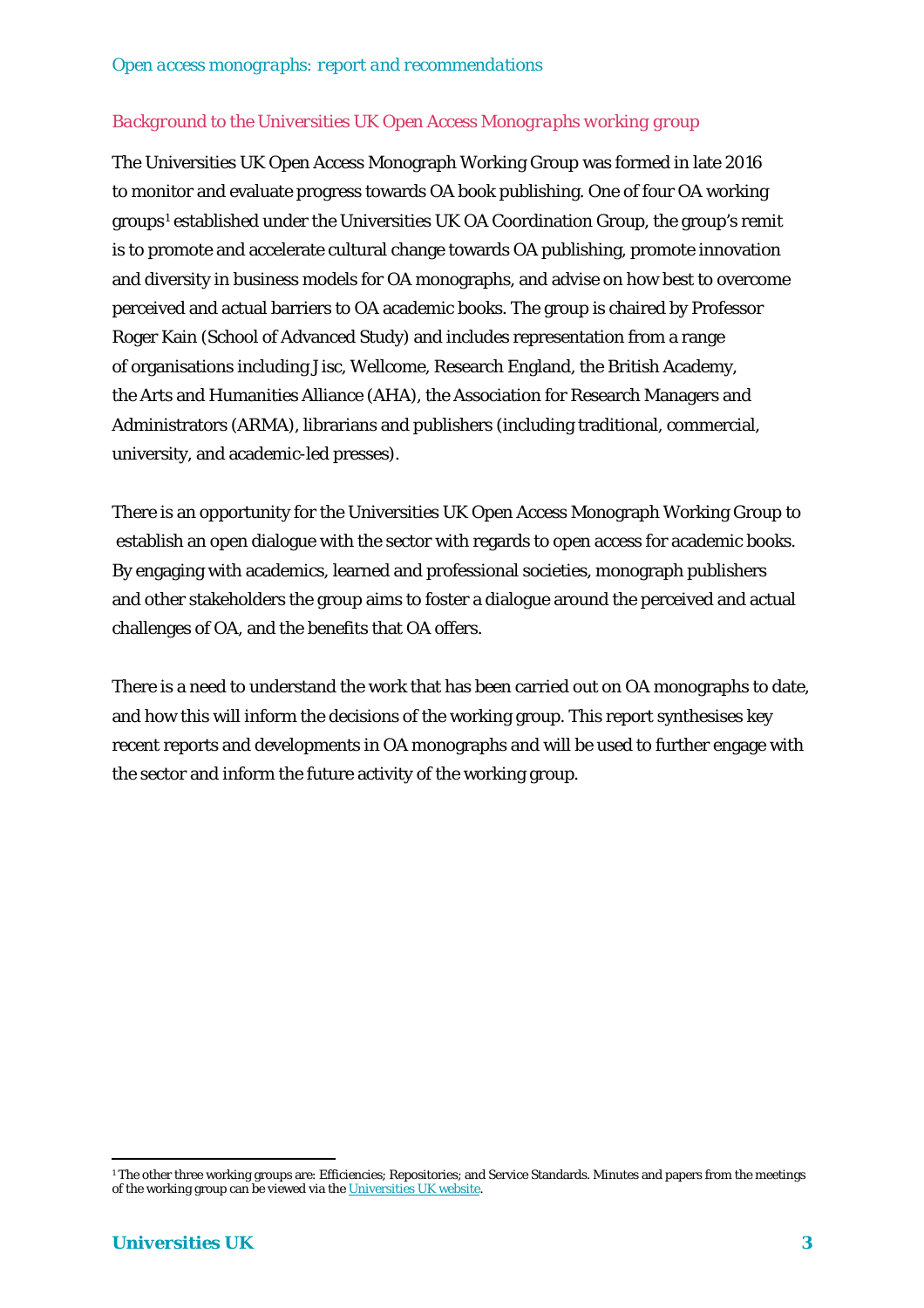#### INTRODUCTION

The principles of OA publishing aim to make research outputs freely available online as soon as possible, ensuring maximum visibility, discoverability and re-use. The benefits of making scientific outputs OA are broad, and bring about benefits not just to the higher education sector, but to businesses, health industry and the public. The global impact of OA is such that scholarly articles written by researchers in the UK can be discovered and downloaded across the world.

So far OA has focused mainly on scholarly and scientific articles. The Universities UK report 'Monitoring the transition to open access' (2017) shows that 37% of articles written by researchers at UK universities are made freely available to the world immediately upon publication. Increasing to 53% after 24 months, the UK is well above the global average of OA publishing for scholarly articles.

OA for journals has taken place incrementally, with policy makers and funders taking careful consideration over appropriate policy exceptions to ensure that high quality research continues to be published. Developing policy for OA monographs will likewise require careful consideration to understand what is in scope and what is out of scope for future requirements of OA monographs.

#### *Open access and monographs*

We draw on a definition of a monograph as set out by Geoffrey Crossick (2015) and Jisc (2017). Defined as an academic book written on a single research topic or subject that is usually between 80–100,000 words, the monograph provides a detailed examination of a specific topic, with a carefully constructed presentation of evidence and contextual analysis. The term is also used more broadly to include edited collections of research essays, critical editions of texts and other works. It may also include other types of research such as scholarly exhibition catalogues (Crossick, 2015). The monograph holds a particular significance to scholars in the arts and humanities, with 66% of researchers having published an academic book, and 95% considering it 'important' or 'very important' to publish a monograph (OAPEN-UK, 2014).[2](#page-4-0)

 $\overline{a}$ 

<span id="page-4-0"></span><sup>2</sup> The report includes researchers across varying career stages, from PhD and postdoctoral level; to readers and the professoriate.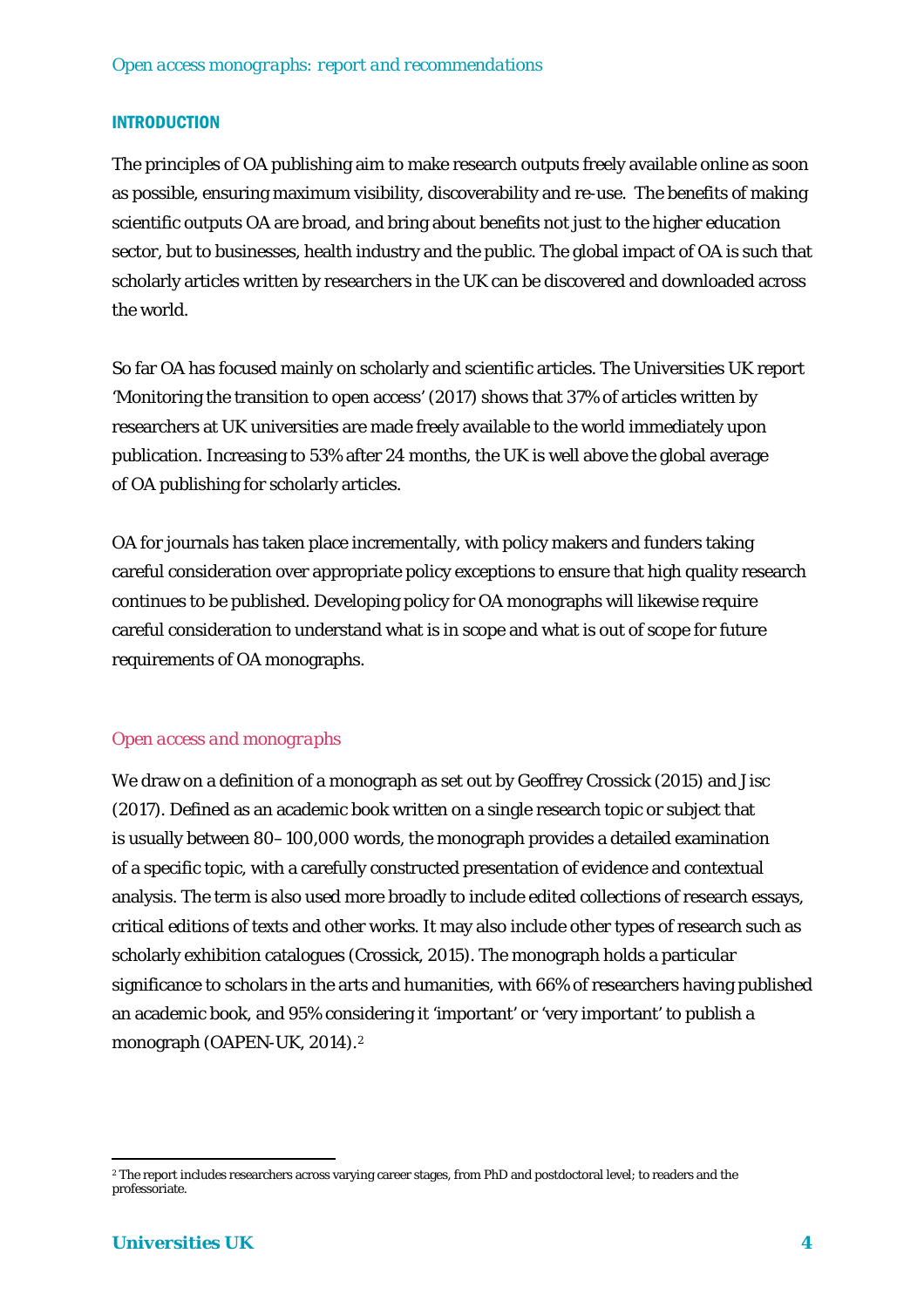In moving towards OA, it should be made clear that to the intention is not to wholly replicate the OA model used for journals (although there may be valuable lessons from these processes). Monographs are complex, longitudinal pieces of work and authors, publishers and funders should recognise that there is no 'one-size-fits-all' solution. Furthermore, printed books may continue to be preferred for extensive reading and may form a part of OA monograph business models (Crossick, 2015): the purpose of an OA model is not to wholly replace physical copies of the text, but to encourage the wider dissemination of knowledge, making research freely accessible in the public domain.

Certainly, research has shown that making books available in OA has a direct positive effect on their usage and discoverability (Ferwerda, Snijder and Adema, 2013; Lucraft 2017; Emery et al., 2017).[3](#page-5-0) OA has also led to an increased usage of books by readers and institutions in countries (such as the Global South) that struggle to access academic work (Gatti, 2013; Snijder, 2013; Tennant, 2016).

#### *The monograph market*

Michael Jubb's, *Academic books and their futures* (2017), reports that retail sales for print and digital books in the UK in 2015 amounted to £1,049 million, or just under a third of total book sales of all UK publishers.[4](#page-5-1) Evidence from the Publisher's Association and Nielson (and a range of other sources) makes it clear that while the number of monograph titles published annually – especially in the UK – has increased in the last decade, sales have not kept pace, with sales per title falling. Sales figures for subject areas covered by Main Panel D of the REF (Arts and Humanities) show a drop of 13% from 4.34 million in 2005 to 3.76 million unit sales in 2014 (Jubb, 2017; data provided by BookScan). Although the number of individual titles sold rose by 45% from 43,000 to 63,000, sales per title (on average) have declined.

With sales of monographs falling and the publication of individual titles often based on print sales of 200 or fewer, some now question whether the current model is even viable and for how long (Jubb, 2017). With publishers and universities looking for new ways to publish academic books in an open research environment, 'open access is a possible route to salvation' (Ayris, 2017) to ensure the survival of the monograph.

 $\overline{a}$ 

<span id="page-5-0"></span><sup>3</sup> The recent report published by Emery et al. (2017) on 'The OA Effect' concludes that publishing a book with Springer Nature leads to 7 times more downloads, 50% more citations and 10 times more online mentions than publishing a book through the traditional closed route. There is a need to be cautious with book download and usage data though, as Rupert Gatti has [outlined.](https://rupertgatti.wordpress.com/2017/12/11/handle-with-care-pitfalls-in-analysing-book-usage-data/)

<span id="page-5-1"></span><sup>4</sup> The figures presented in Jubb's report are for retail sales in the UK only and do not include overseas sales or library sales.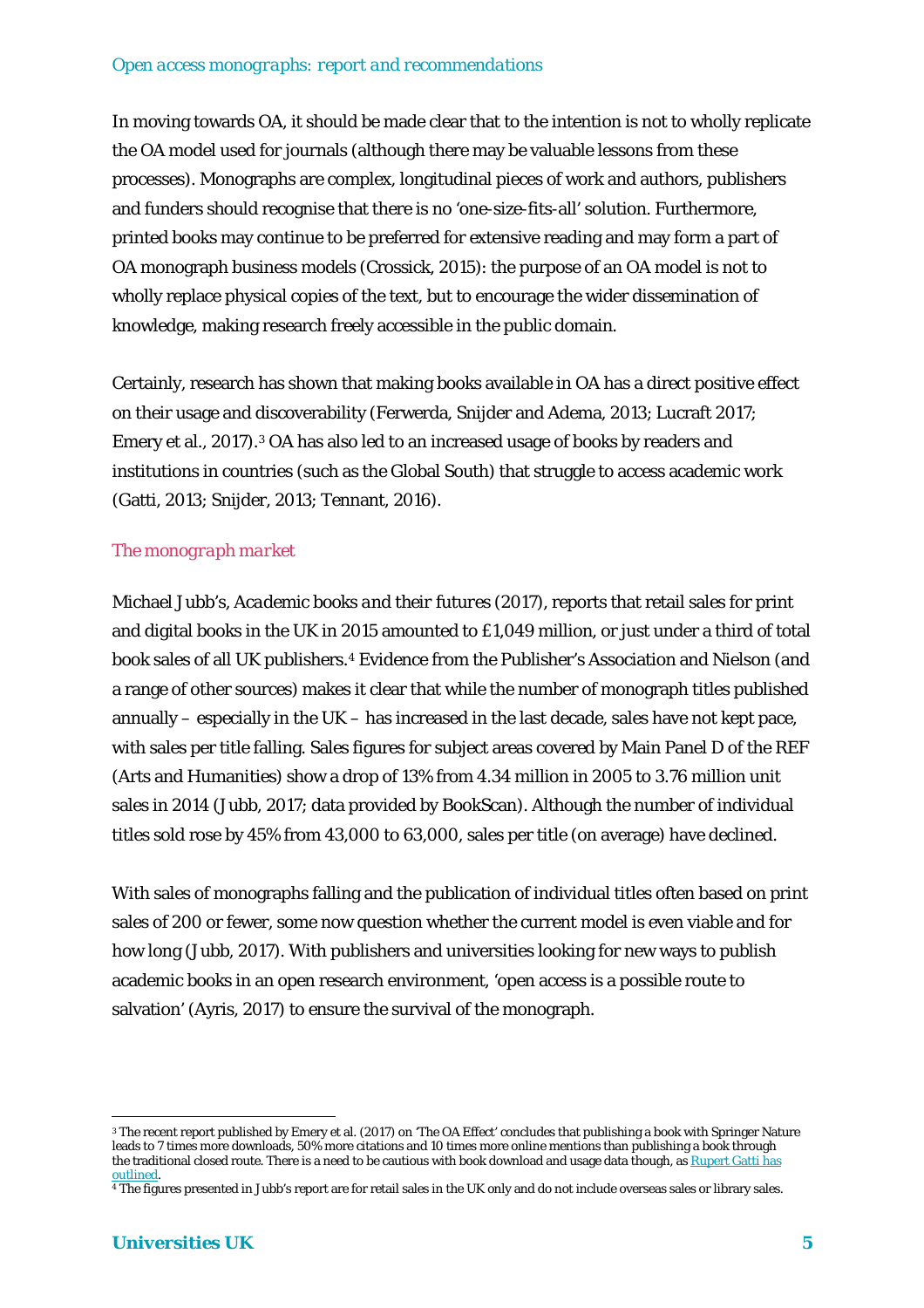OA is becoming increasingly established as an option for monograph authors, but unlike journal articles, it is not yet widely available across the entire publishing community. Most academic publishers publish ebook editions (in PDF and ePub) formats, as well as print, and revenue from ebooks accounts for around 20% of total income for most academic publishers. Most commercial and university presses offer OA options, with publishers typically charging an author-facing publishing charge, the book processing charge or BPC, the equivalent of the article processing charge (APC) model in journal publishing.

#### *Open access monograph policies*

The Wellcome Trust acknowledges that monographs are a 'vitally important and distinctive vehicle for research communication and must be sustained in any moves to OA'.[5](#page-6-0) Wellcome mandates all monographs published under research funded by the Charity Open Access Fund (COAF) and have published a guide for OA monograph authors (in partnership with Jisc and the AHRC). They also work with OAPEN to increase the reach of these monographs in inter-disciplinary areas around medical research (KU, 2017).

The OA policies of the seven research councils (the former RCUK) does not mandate OA academic books, but does allow researchers to claim for BPCs as part of their grant applications. The Arts and Humanities Research Council (AHRC) previously supported OAPEN-UK – a Jisc Collections projects on OA scholarly monographs in the humanities and social sciences – through funding and support specifically in relation to humanities monographs.

In December 201[6](#page-6-1) the four UK Higher Education Funding Bodies<sup>6</sup> signalled their intention to move towards a requirement for OA monographs in the Research Excellence Framework (REF) after next (expected to take place in 2027 or 2028). The four funding bodies believe that the benefits that OA has brought to journal articles should be extended to monographs and other long-form publications. OA has brought substantial benefits to scholarly communication in journals; within reason, and as far as is practical, it is right that other research outputs are required to take advantage of open-access options.

 $\overline{a}$ <sup>5</sup> *[Open Access at the Wellcome Trust: a guide for publishers](https://wellcome.ac.uk/funding/managing-grant/open-access-policy)*

<span id="page-6-1"></span><span id="page-6-0"></span><sup>6</sup> These are: Research England, the Higher Education Council for Wales (HEFCW), the Scottish Funding Council (SFC) and the Department for the Economy, Northern Ireland (DfE).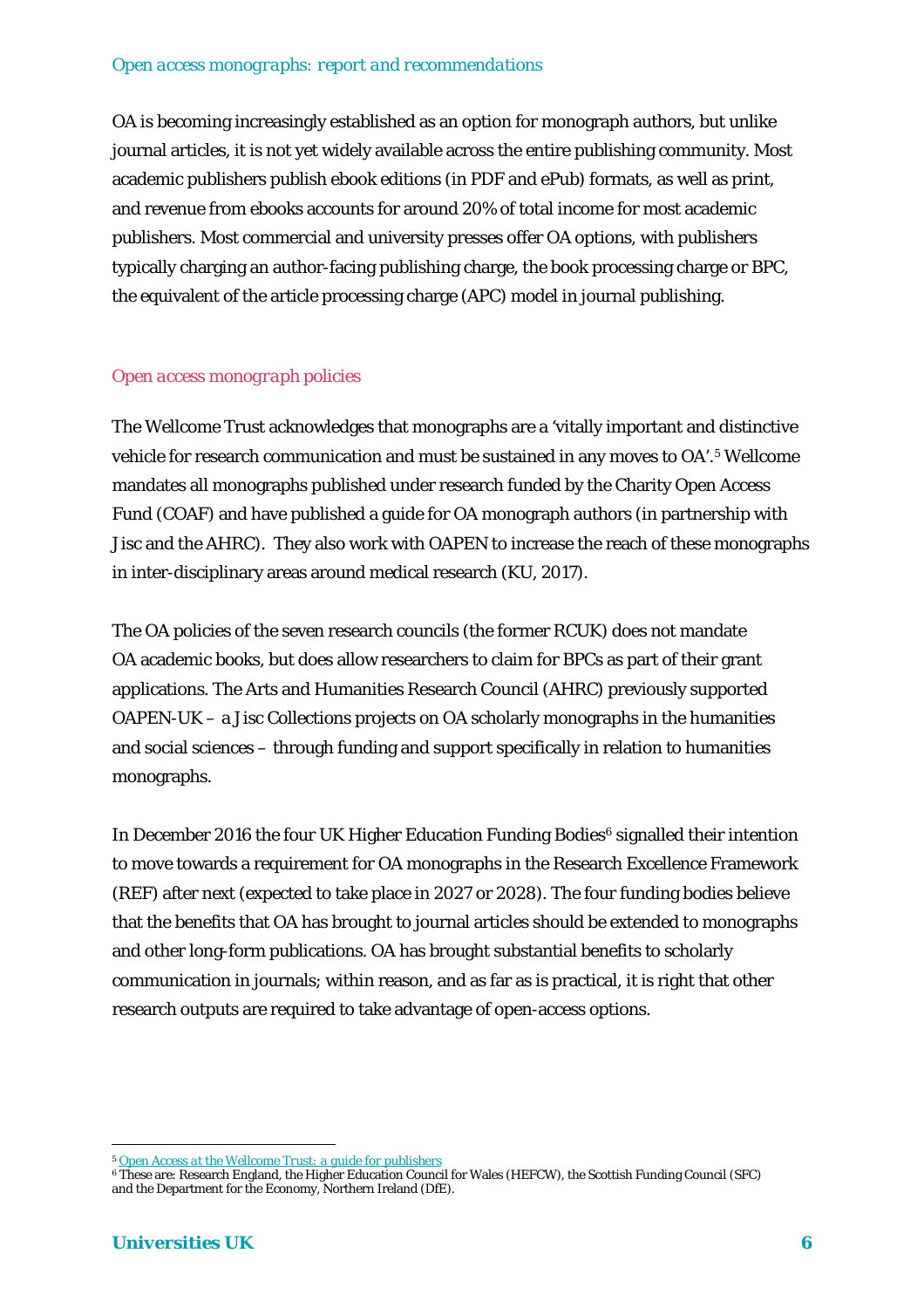Whilst setting the direction of future policy for the REF after next, the four funding bodies also recognise that there will be legitimate reasons why some monographs cannot be OA. For example, there may be a lack of OA publishing options for some monographs; challenges created by significant dependence on the inclusion of copyrighted third-party material in the monograph; or a substantial dependence on royalty payments for sustaining an author's research endeavours.

A diverse range of business models are used in delivering OA for academic books and any future policy requirement should not rely on one particular model – there is no 'one-size-fits-all'. The funding bodies recognise that author-facing publishing charges are high and cannot work at scale; business models for OA monographs should be cost-effective and scalable, paying due attention to the need for the monograph publishing ecosystem to remain sustainable, innovative and diverse (HEFCE, 2016).

#### *International policy*

On an international level, members of Science Europe (SE) adopted a set of 'Common Principles on the Transition to Open Access to Research Publication in April 2013, endorsing and committing to actions to contribute to a transition to OA. Although these principles did not refer to monographs, SE does include books in its definition of OA in the SE Roadmap as "unrestricted, online access to scholarly research publications (including books, monographs and non-traditional research materials) for reading and productive reuse, not impeded by any financial, organisational, legal or technical barriers" (KU, 2017). Furthermore, SE have also established a working group tasked with putting forward a set of principles and recommendations with specific reference to driving forward the agenda for OA monographs.

In the Netherlands, a National Plan for Open Science was set out in 2017, which aims to achieve OA for all scientific publications by 2020. The Netherlands Organisation for Scientific Research (NWO) already mandates OA for publications (including books) resulting from research grants.

In Austria, the Austrian Science Fund (FWF) was an early signatory of the Berlin Declaration on OA to knowledge in the Sciences and Humanities. The FWF (a public research funding agency) first began mandating OA to scholarly publication ten years ago, in 2008. This mandate includes monographs, requiring deposit in an institutional or subject repository.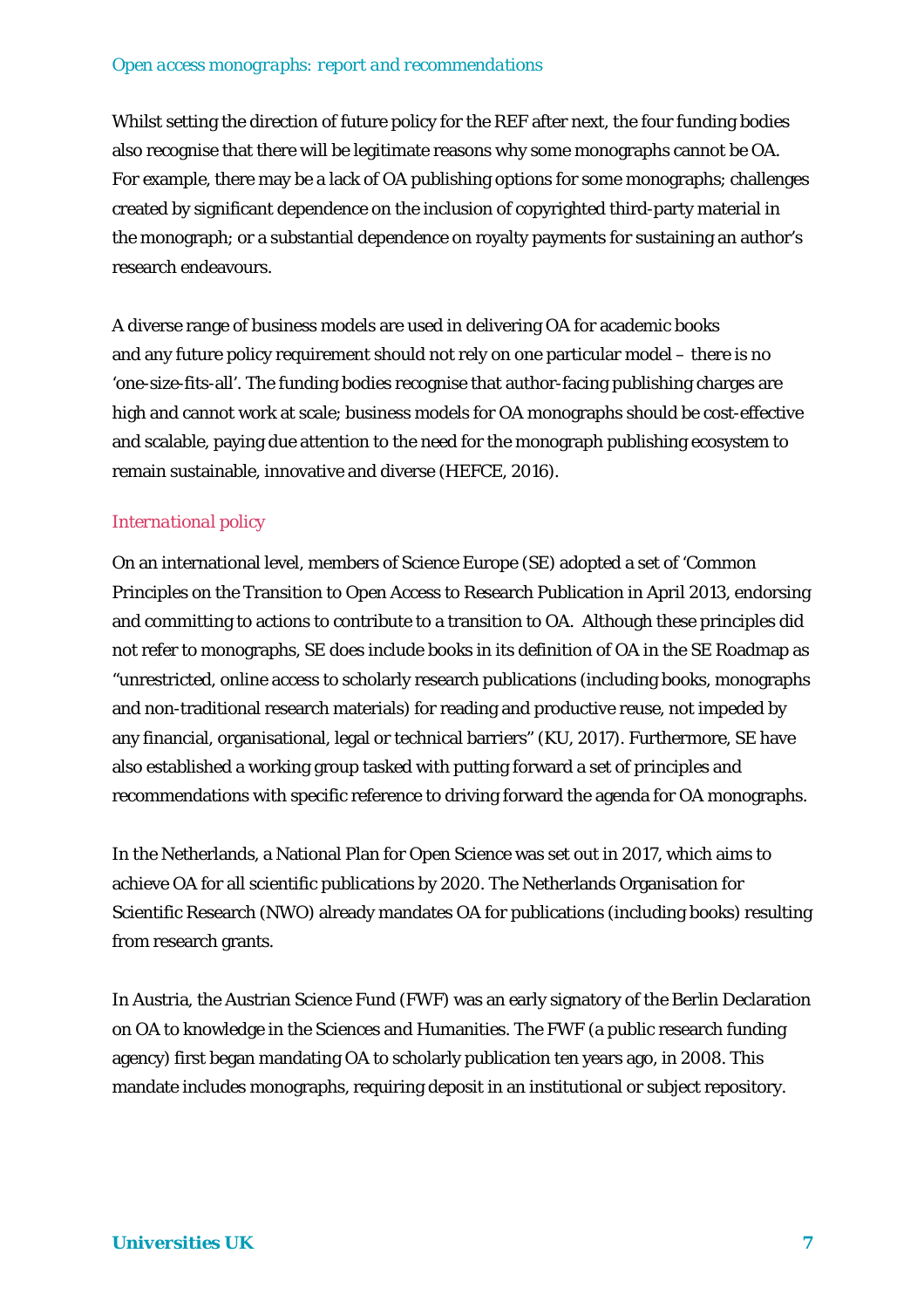Switzerland have recently implemented a mandate for OA books, a decision which was widely informed by the [OAPEN-CH](http://www.snf.ch/en/funding/science-communication/oapen-ch/Pages/default.aspx) pilot project (launched in 2014) which published its findings earlier this year. Significantly, the project found that making digital copies of scholarly books freely available had no impact on the sales of print versions.

In July 2018 at the annual LIBER conference, Madame Minister Frédérique Vidal, the French Minister for Higher Education and Research and Innovation, unveiled a National Plan for Open Science. The plans will make OA mandatory when publishing articles and books resulting from government-funded calls for projects.

#### *Academic books and the REF*

The academic book is of particular significance to scholars in the arts and humanities and in the social sciences. A recent study by Simon Tanner (2016) shows that books and book chapters make up at least 30% of the REF2014 submissions in all the subpanels of Main Panel D and that in some disciplines this rose to over half: History 53%, English Language and Literature 59%, Theology 60%. (BA, 2018).

Tanner's analysis of outputs submitted to Main Panel D (Arts and Humanities) for REF 2014 provides some useful figures that can be used to contextualise the current monograph landscape.[7](#page-8-0) Panel D had the highest number of monograph submissions, with 8,513 books submitted.[8](#page-8-1) Thirty-nine publishers had 20 or more books submitted (5,232 books, or 61.4% total) with 46% of all books submitted from just ten publishers (3,926 books).[9](#page-8-2) 

The total number of publishers returned to Panel D was 1,180, indicating the extremely long tail of publishers whose works were submitted to REF 2014 (Tanner, 2016).

 $\overline{a}$ 

<span id="page-8-0"></span><sup>7</sup> Units of Assessment (UOA) included in Main Panel D for REF2014 were: Area Studies; Modern Languages and Linguistics; English Literature; History; Classics; Philosophy; Theology and Religious Studies; Art and Design: History, Practice and Theory; Music, Drama, Dance and Performing Arts; Communication, Cultural and Media Studies, Library and Information Management.

<span id="page-8-1"></span><sup>8</sup> Books refer to monographs, edited collections, and scholarly editions.

<span id="page-8-2"></span><sup>9</sup> The top ten most submitted publishers to Main Panel D in REF2014 were: Oxford University Press; Palgrave Macmillan; Cambridge University Press; Routledge; Ashgate; Manchester University Press; Edinburgh University Press; Continuum International Publishing; and Bloomsbury Publishing.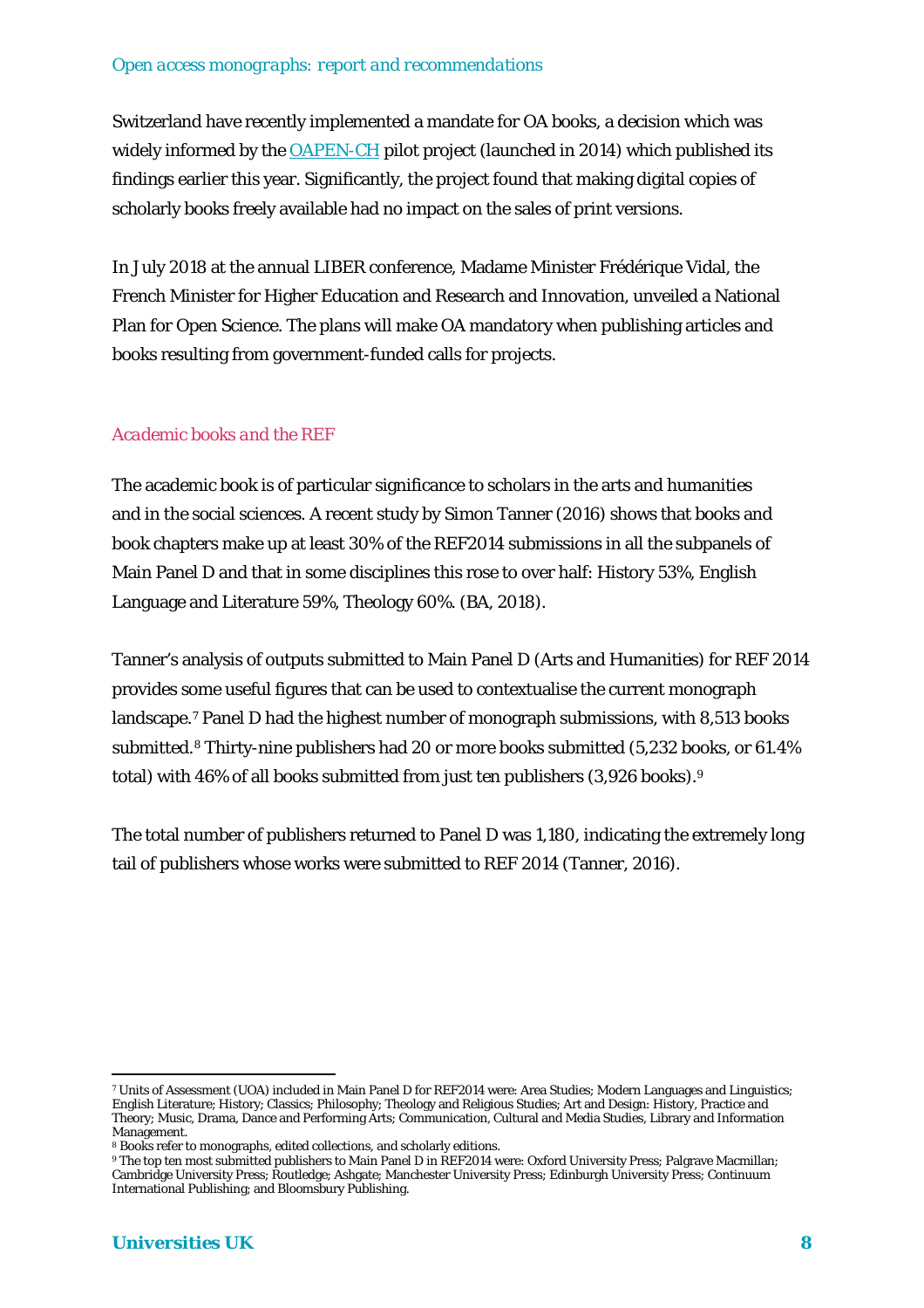| <b>Output</b>             | <b>Number of submissions</b> | % of Panel D submissions |
|---------------------------|------------------------------|--------------------------|
| Journal articles          | 15,749                       | 40.0                     |
| <b>Monographs</b>         | 6,477                        | 16.5                     |
| <b>Edited books</b>       | 1,688                        | 4.3                      |
| <b>Scholarly editions</b> | 348                          | 0.9                      |
| Other outputs             | 15,088                       | 38.3                     |

As noted by the *Academic Book of the Future* project (2017), REF panels are required to be format and publisher neutral in their assessment of institutional outputs. Around half of academics generally seek publication with larger, more traditional publishers, a trend that is reflected in REF2014 data. The prestige that these presses bring is still valued, despite the instructions to REF panels (Deegan, 2017). However, while their merit is recognised by academics, it is the smaller presses that 'complete the picture' (London Economics, 2015), with more than half of the books returned to the REF2014 published outside of the top ten presses. Authors are not just driven by prestige: other factors such as ease of engagement, past experiences, and the influence of learned societies in a particular discipline all play a role when deciding who to publish with. Other deciding factors include the strength of a publisher's list in the author's subject area, publishing as part of a well-established and highly regarded series, and the level of editorial and marketing that a publisher will provide.

#### *Downloads*

Downloads are one of the key measures of success for OA books, providing a way to evaluate their reach. As the number of OA publications has increased, so has the amount of available data. So far it shows very encouraging evidence that OA books are used in much greater numbers than the average number of print sales typically quoted by scholarly presses (around 200 copies globally in a book's lifetime).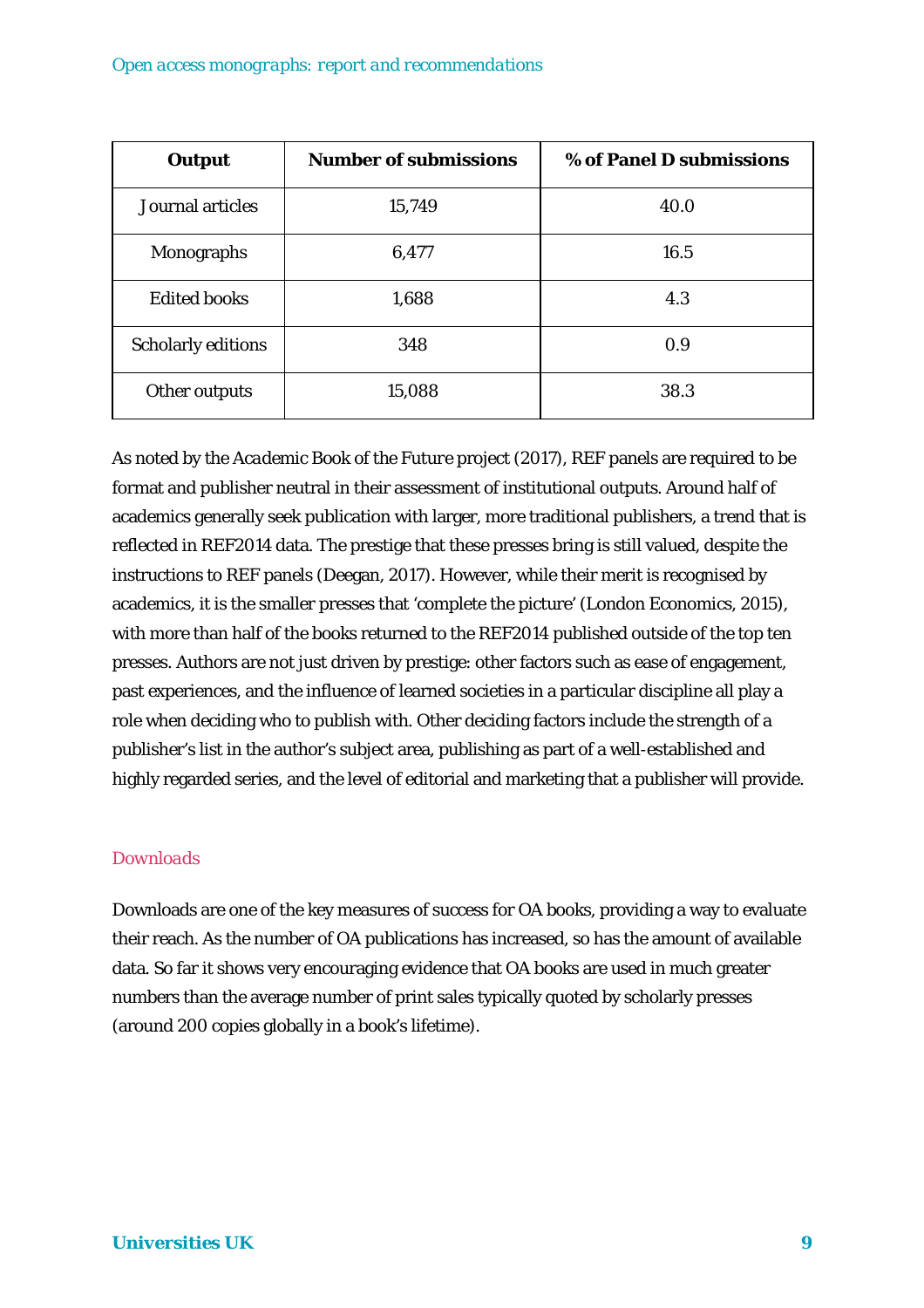Reports and statistics have been published by a number of different publishers and organisations including OAPEN, Knowledge Unlatched and JSTOR (service providers) and publishers (Open Book Publishers, Springer Nature, UCL Press, Michigan University Press, Cornell University Press and California University Press).

Because download statistics are measured in several different ways – including online views, full book downloads and chapter downloads – and using different systems – some COUNTER compliant and some not, and via Google Analytics and/or the publisher or platform's own statistics system – it can be difficult to compare like with like. There is currently no single source to compare historic statistics, and it should also be noted that download figures alone do not tell the whole story. The publisher's marketing efforts, for example, can also make a big difference to download figures, and there are inevitably high-performing titles that can skew the averages. That said, the overall trend shows much higher use of OA books than the typical print sales reported by traditional publishers.

Collaborative organisations such as OPERAS are working on ways of standardising the collection and analysis of such metrics, as part of projects such as **HIRMEOS**. Most recently, in June 2018, the Book Industry Study Group in the USA announced a new study funded by the Andrew W. Mellon Foundation and to be undertaken by the BISG in collaboration with Knowledge Unlatched Research and the universities of Michigan and North Texas, to identify the challenges in understanding the usage of OA ebooks, suggest some opportunities for resolving them, and create a framework for future action through [community consultation.](https://bisg.org/news/403482/Understanding-OA-Ebook-Usage-Toward-a-Common-Framework.html)

Some examples of reported download figures include:

- [Open Book Publishers](http://blogs.openbookpublishers.com/introducing-data-to-the-open-access-debate-obps-business-model-part-two/) report over 400 visits per month per title.
- [Knowledge Unlatched](http://www.knowledgeunlatched.org/2017/01/usage-statistics/) reported in 2015 that the titles released in its launch in 2013 had reached an average of 3,000 downloads each.
- [OAPEN](http://www.oapen.org/content/about-annual-report-2015) reported in 2015 that the 3,376 OA titles hosted on its platform achieved 1,103,516 downloads.
- [Springer Nature](http://www.springernature.com/gp/open-research/journals-books/books/the-oa-effect) reported in November 2017 that download rates from the SpringerLink website are seven times higher for the OA titles than the non-OA titles.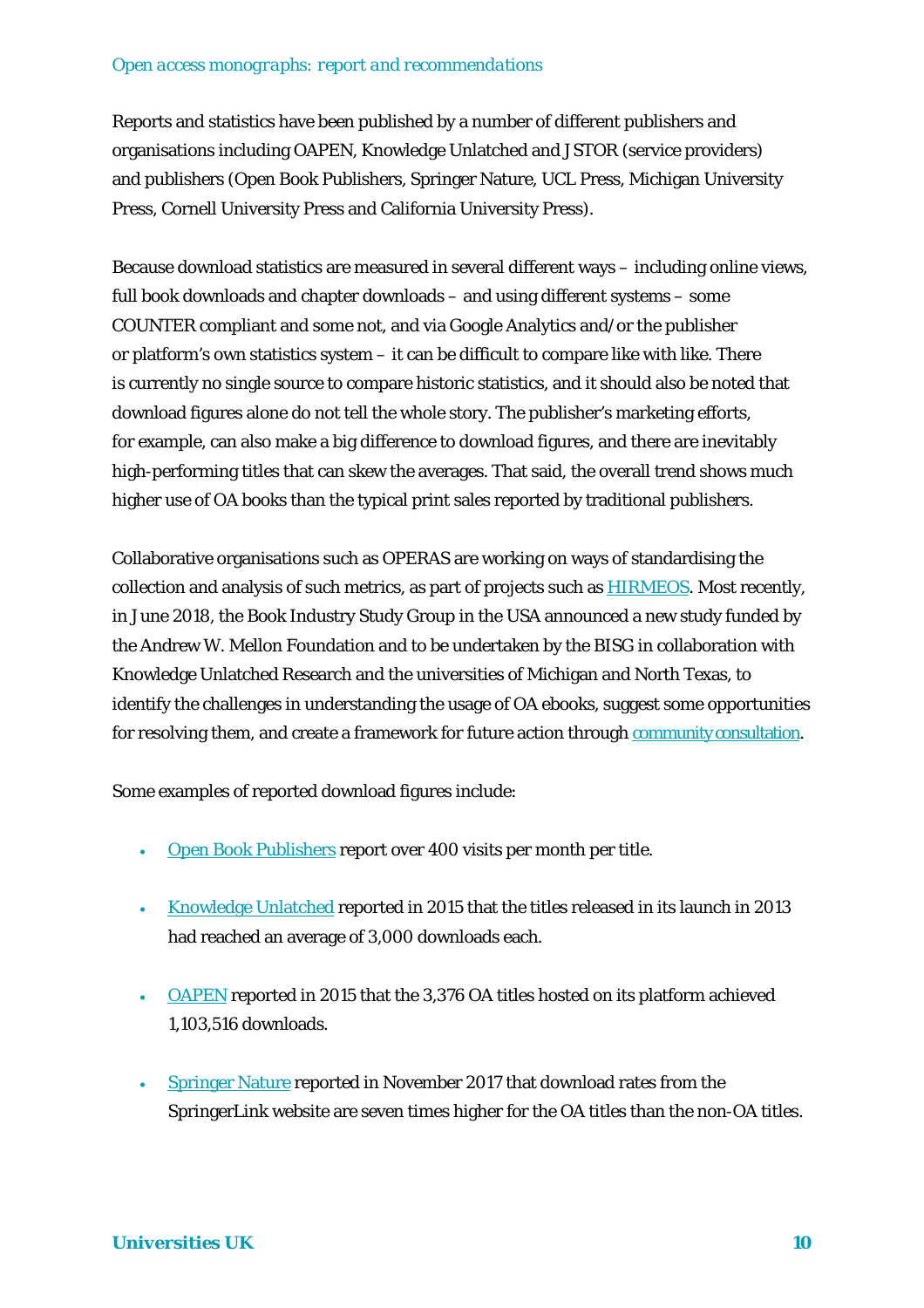• [UCL Press](http://www.ucl.ac.uk/news/news-articles/0518/230518-ucl-press) reported in May 2018 that the 80 books it had published since June 2015 had been downloaded or viewed over one million times.

### *Discoverability on DOAB*

The Directory of Open Access Books (DOAB) provides an online database to increase the discoverability of OA books and to indicate a level of scholarly quality, based on criteria for acceptance set by DOAB. Publishers are invited to provide metadata of their OA books to DOAB in order to maximise dissemination, visibility and impact. The books themselves can be hosted in OAPEN (www.oapen.org). The directory is open to all publishers who publish academic, peer reviewed books OA [\(www.doabooks.org\)](http://www.doabooks.org/).

Out of the three largest countries that participated in the recent knowledge exchange study on OA monographs (2017), the UK falls behind its peers with only 594 OA books listed on DOAB. In comparison, Germany has almost double this figure with 1094, with 1069 OA books available from France. The Netherlands has 525 OA books on DOAB.

In the UK, the top four publishing companies produced nearly 7,000 monographs in 2017 while only accounting for 94 of the 594 UK OA titles in DOAB (Knowledge Exchange, 2017).

| <b>Publisher</b>                            | <b>Monograph output</b><br>2017 | <b>OA monographs listed in DOAB</b><br>(total) |
|---------------------------------------------|---------------------------------|------------------------------------------------|
| <b>Oxford University Press</b>              | 1000                            | 32                                             |
| <b>Cambridge University</b><br><b>Press</b> | 650                             | 7                                              |
| Routledge                                   | 3000                            | 10                                             |
| Palgrave<br>(Springer Nature)               | 2000                            | 45                                             |
| <b>Total</b>                                | 6650                            | 94                                             |

There is potential for further work to be done in this area, particularly around understanding the number of books published by UK authors (in comparison to books published in the UK).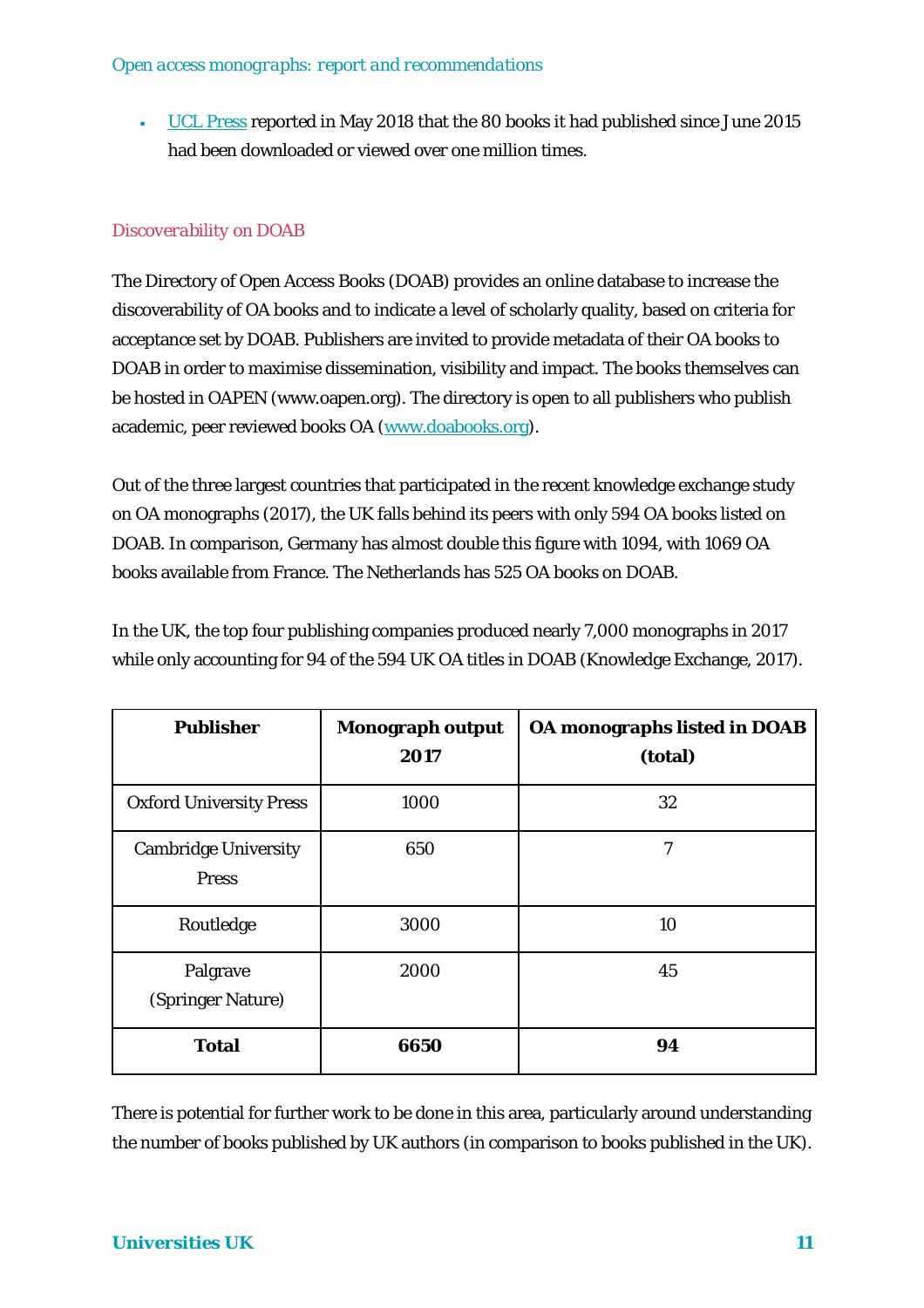#### UNDERSTANDING THE CHALLENGES FOR OPEN ACCESS ACADEMIC BOOKS

#### *Financial*

Book processing charges (BPCs), the equivalent of the journal APC, are charged to authors by many publishers (although not all), to cover various aspects of the publishing costs. The charges and what they include vary from publisher to publisher depending on their business model. BPCs are commonly seen as a barrier to OA for academic books because funding is not widely available in the arts, humanities and social sciences to pay for BPCs.

At the moment it is not clear where the responsibility for covering these costs will lie – with the funder or the author's institution, or the author (for independent researchers). There is a risk that if the costs of OA publications fall solely on higher education institutions, then authors employed by more wealthy institutions will have greater opportunities for publishing OA than those employed by less rich, or teaching-intensive universities, or of no institution.

There are also questions over the long-term sustainability of BPCs and whether they are the best and only route for funding OA monographs. Several projects and publishers in the UK, Europe and the United States are actively seeking alternative means of funding OA monographs. The following table shows the costs currently charged by a range of publishers; for a full list of publishers that offer OA options visit the [AOASG website.](https://aoasg.org.au/oa-monographs-developments/) Most recently, in June 2018, a [substantial grant](http://www.longleafservices.org/blog/oa-monographs/) was made to University of North Carolina Press by the Andrew W. Mellon Foundation to explore alternative workflows for certain categories of monograph to identify potential for cost-savings.

Furthermore, any move to OA should provide appropriate assurances to authors that any mechanism for distributing funds for OA academic books 'does not constrain them in their choice of topic and outlet' (BA, 2018). Maintaining author choice is vital in an OA landscape. A sample of publisher OA costs is provided below (as of Spring 2018):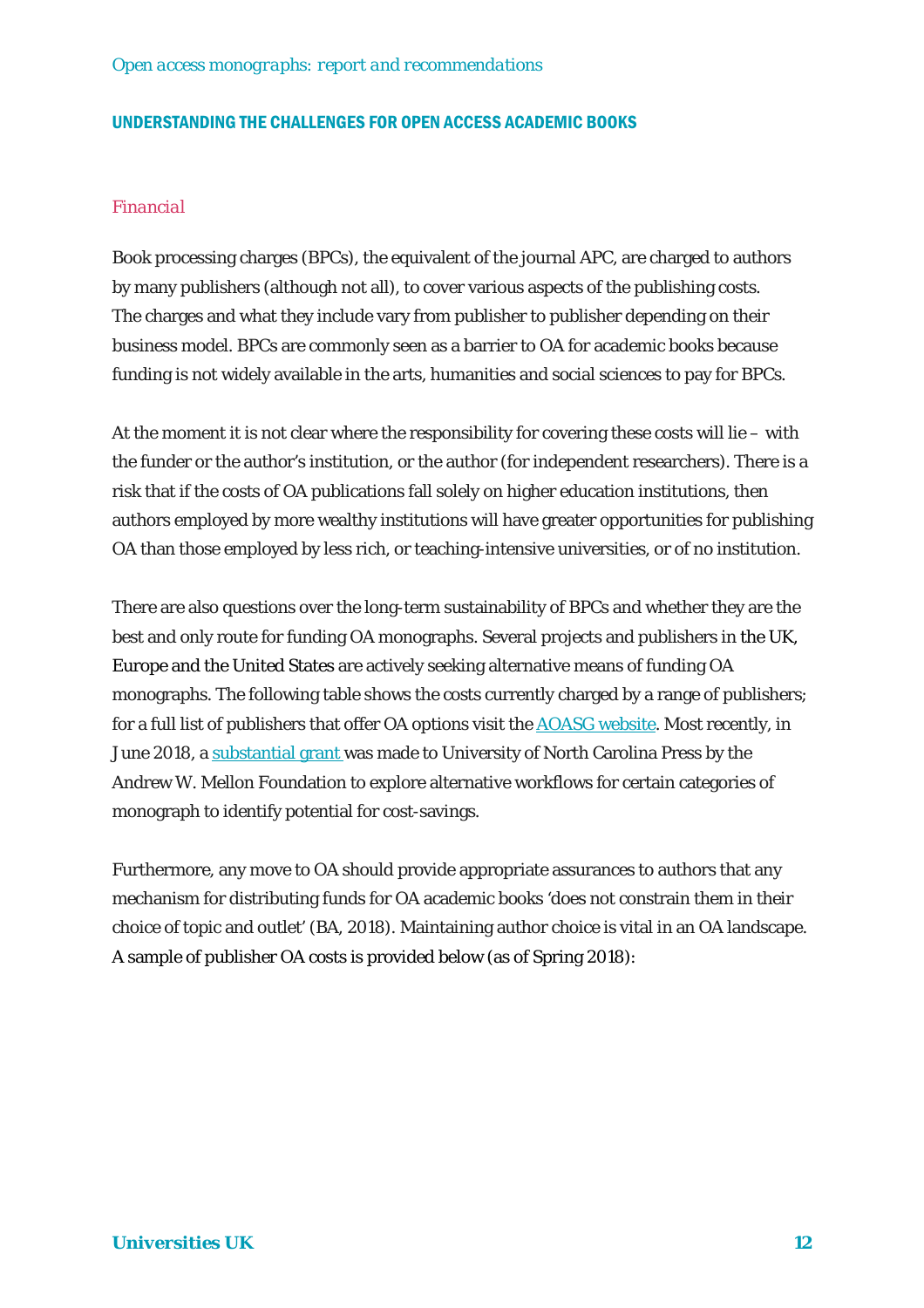| <b>Cambridge University Press</b>     | £9,500 + VAT for a monograph of up to 120,000 words                                         |
|---------------------------------------|---------------------------------------------------------------------------------------------|
| <b>Manchester University Press</b>    | £9,850 + VAT for a monograph up to $120,000$ words                                          |
| <b>Open Book Publishers</b>           | £3,500                                                                                      |
| Palgrave Macmillan                    | $£11,000 + VAT$                                                                             |
| <b>SAS Digital Humanities Library</b> | £5,000<br>Free for early career researchers submitting to<br>'New Historical Perspectives'. |
| <b>SpringerOpen</b>                   | Approx. \$15,000 per title                                                                  |
| <b>Ubiquity Press</b>                 | £4,480 - £6,900 for a monograph up to $100,000$ words                                       |
| <b>UCL Press</b>                      | £5,000 for a monograph up to 100,000 words                                                  |

#### *Cultural*

At an institutional level, prestige barriers such as hiring, promotion and reputation mean that researchers often aspire to a small set of conventional and traditional publishers. The importance of peer review and publisher brands remains important to academics and their careers, even when rigorous OA publishing options already exist elsewhere. Engagement with academics is crucial for new monograph publishers to obtain reputation and credibility, and Crossick suggests that establishing prestigious boards and panels of peer reviewers is one way to overcome this challenge (2015).

Reports continue to indicate a preference for print (Crossick, 2015; Deegan, 2017) but high download figures appear to demonstrate that many readers are happy to work with a digital version – especially when it is free.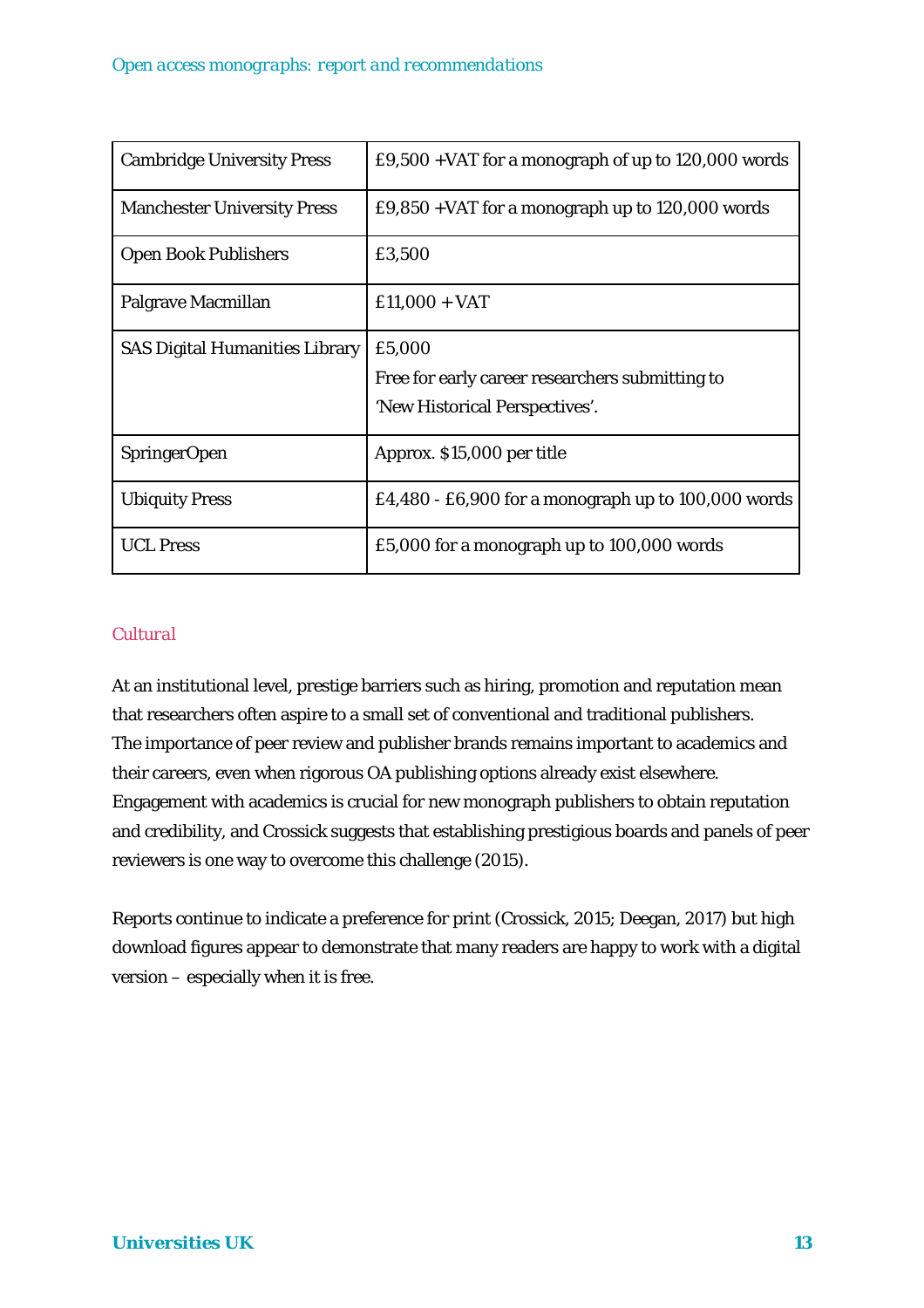#### *Third-party rights and trade books*

Drama, music, and art history (among others) often rely on third-party permissions for the use of text and/or images which may have high fees associated with them. There are currently no standard charging models in place for OA monographs. Rights owners may be concerned about the potentially high circulation of OA books and can sometimes charge more accordingly. Furthermore, crossover and creative works often provide the most impact to non-academic audiences; they are also the ones most dependent on commercial sales, and hard copies of such texts may still be more likely to reach their intended audiences than online editions.

#### *Significant open access activity and developments*

The last two to three years in particular have seen an increase in OA publishing activity and services, with new presses opening, as well as existing presses in the UK, Europe and the United States starting to offer OA publishing options. Europe and the United States have also seen new initiatives bringing together publishers, libraries and universities, and pan-European collaborative ventures involving many publishers and institutions. This review describes the most significant of these ventures, as well as some of the now well-established OA publishers and services from around the world. Chapter 7 of the Knowledge Exchange Study on the OA monograph landscape (number 3 in the literature review below) is also devoted to new OA initiatives and developments across Europe, and the JISC report Changing Publishing Ecologies (number 3 in the literature review below) goes into detail about the many new OA university presses and academic-led presses that have been established in the UK recently, therefore these are not described individually here.

#### 1. [Knowledge Unlatched](http://www.knowledgeunlatched.org/)

Knowledge Unlatched (KU) launched in 2013 using a library crowdfunding model to support select titles to be made OA. It started with a pilot of 28 titles, then increased to over 70, and its 2016 'collection' consists of 343 titles from 54 publishers, both frontlist and backlist. The scheme enables publishers to submit books they plan to publish to KU for consideration. A team of librarians chooses titles they wish to include in a collection, and KU seeks pledges from libraries to support that collection. KU then pays a fee to the publisher – this is usually between  $\epsilon$ 7,000 and  $\epsilon$ 9,000 per frontlist title, although less is paid for backlist titles. Recently, KU has launched a new model in which it seeks library pledges to support a publisher's wider activity. It is using this model with Language Science Press and Luminos.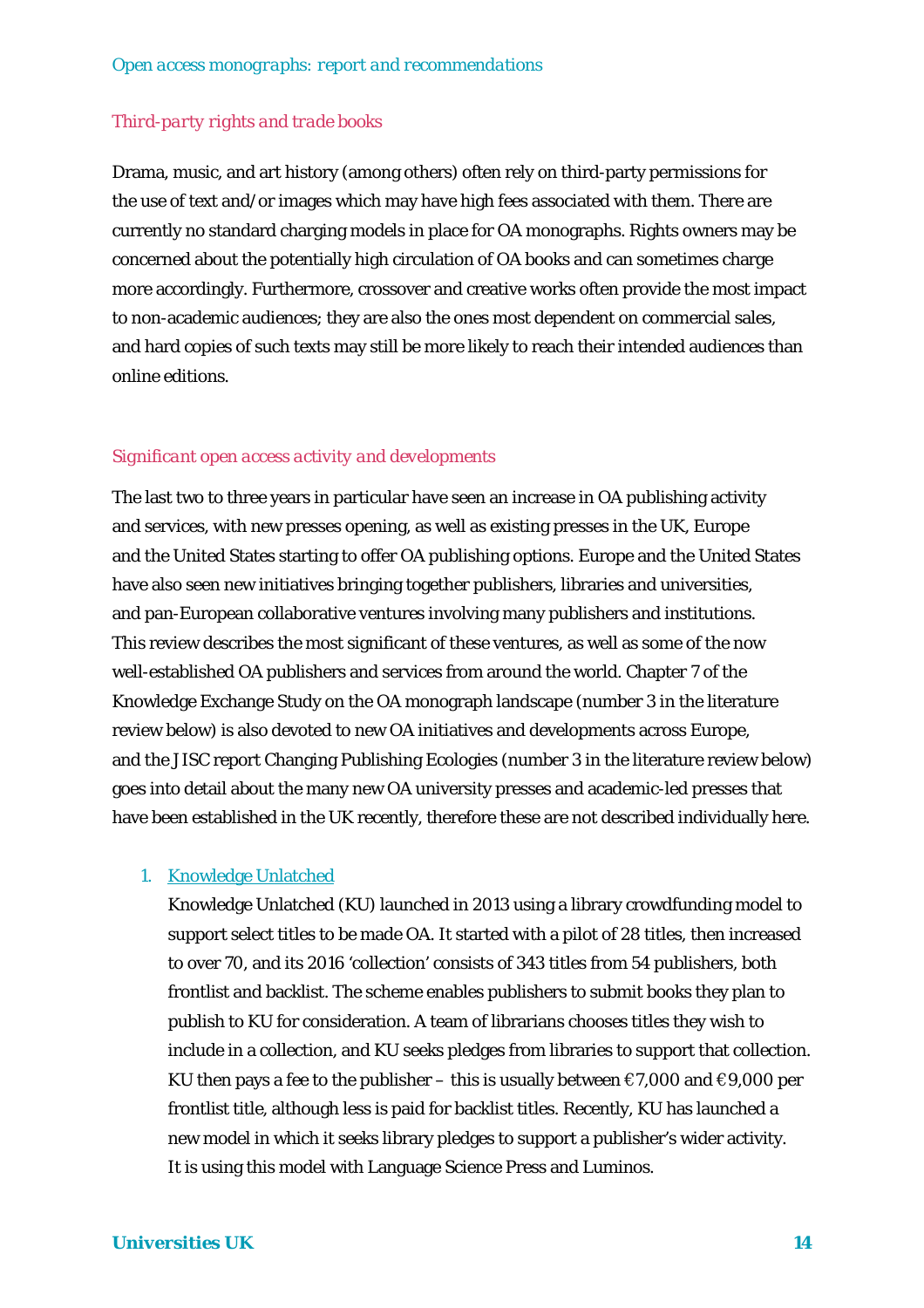#### 2. [JSTOR Open Access monographs](https://about.jstor.org/whats-in-jstor/books/open-access-books-jstor/)

JSTOR, the large-scale digital library of books, journals and primary sources, launched the OA monograph area of its platform in October 2016. It launched with OA monographs from four university presses: University of California Press, Michigan University Press, Cornell University Press and UCL Press. Initially JSTOR charged \$125 per monograph in perpetuity, which covers the ingest into their platform, indexing, preservation and delivery at chapter level, but that charge has been waived for 2017 and 2018 in order to encourage presses to load books and to enable the presses and JSTOR to learn as much as possible about usage. Since launching, twenty other publishers have joined, including ANU Press and the RAND Corporation. The first four publishers to join have seen a marked increase in the usage of their books, which has been the subject of a study by KU Research, the findings of were published in November 2017. JSTOR open monographs is an example of an existing supply chain platform moving into the OA space, and its established market presence offers an appealing model for OA publishers seeking to access existing audiences. Discoverability has always been a key concern for OA publishers, and models such as this one offer an encouraging solution.

#### 3. [Ingenta Open](http://www.ingenta.com/products/content-management/ingenta-open/)

Ingenta Connect is a journals platform hosting thousands of journals from over 300 publishers, a small proportion of which are already OA. It has recently established an OA platform for new and existing monograph publishers.

#### 4. [Open Access in the European Research Area through Scholarly Communication](http://operas.hypotheses.org/)

OPERAS is a consortium of over 30 European partners – university libraries, university presses and other OA services – led by Open Editions, a French OA monograph and journal platform. It has already received significant funding from Horizon 2020 to establish improved standards and pan-European shared infrastructure for OA publishing in humanities and the social sciences (HSS) via the HIRMEOS and OPERAS-D projects. Its aim is to bring together publishers who currently operate in a disparate and isolated way, to improve the quality of, and accessibility, to HSS research from across Europe in a range of languages. OPERAS counts among its partners some of the key UK OA initiatives: Knowledge Unlatched, Ubiquity Press, Open Library of the Humanities, Open Book Publishers and UCL Press.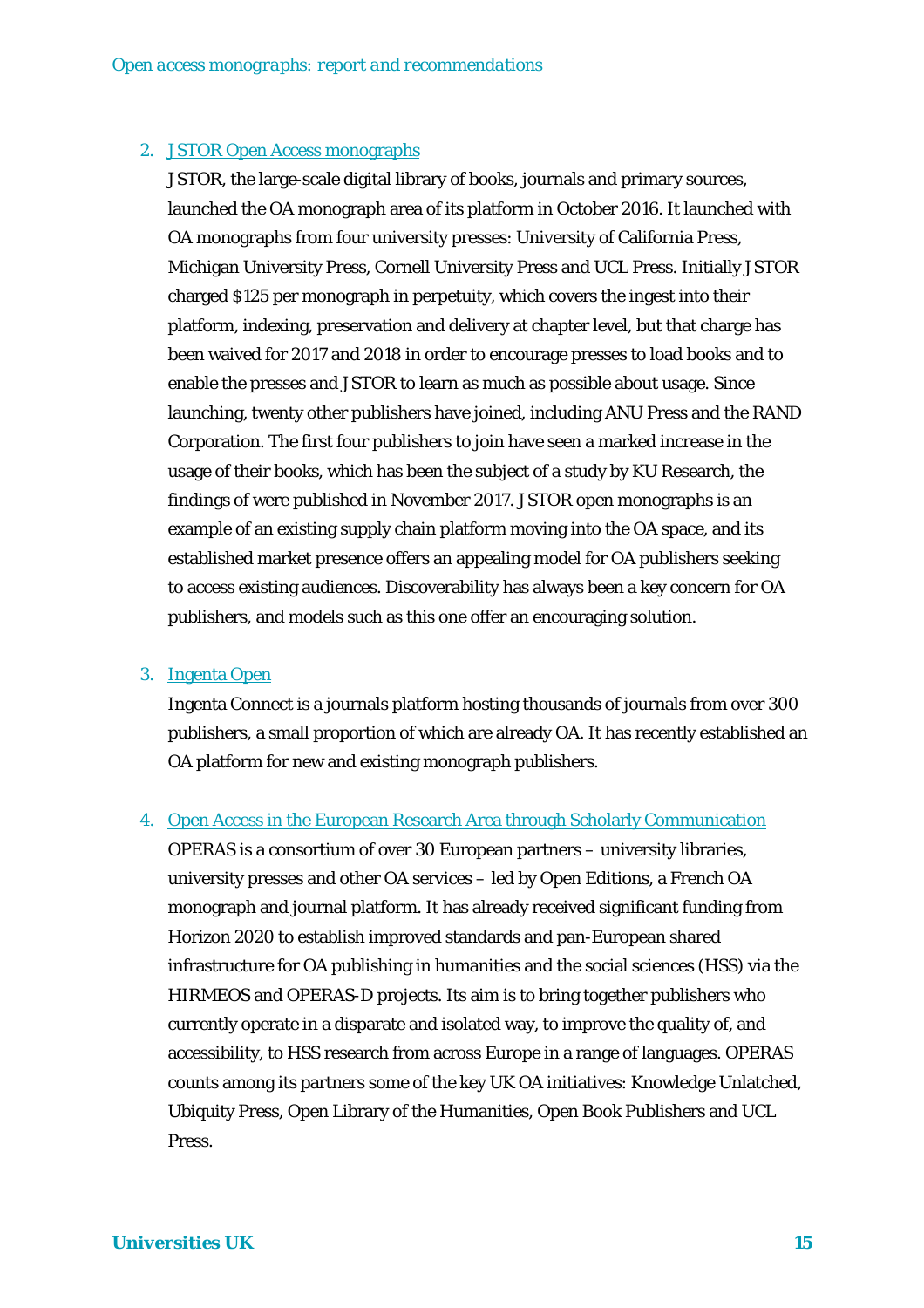#### 5. [TOME \(Towards an Open Monograph Ecosystem\) –](http://www.aaupnet.org/news-a-publications/news/1561-aau-arl-aaup-to-launch-open-access-monograph-publishing-initiative) AAUP, ARL, AAU

TOME (previously known as OAMPI – Open Access Monograph Publishing Initiative) is a scheme devised by the Association of American University Presses, the Association of Research Libraries and the Association of American Universities. Universities participating in the scheme commit to contributing three grants of \$15,000 each per year for five years, to pay for the publication of research monographs by members of its faculty with a reputable scholarly press which can be chosen by the recipient of the grant. So far 14 institutions have committed to contribute to this initiative and 57 publishers have signed up to receive grants to publish works under the scheme. The scheme will support the publication of around 210 research monographs over five years and it is hoped that institutional membership will increase. The scheme is intended to demonstrate institutional support for arts, humanities and social sciences (AHSS) scholars and for university presses in the context of lack of funding for AHSS, and dwindling print sales for scholarly monographs.

#### 6. [Lever Press](https://www.leverpress.org/)

Lever Press is a consortium of the libraries of over 40 liberal arts colleges in the United States established in 2016, who have contributed over \$1 million over five years towards establishing an OA press. They are working with University of Michigan Press and Amherst College Press to provide the acquisitions, editorial, production and distribution of the published works. The Lever Press has formed an advisory board to oversee the strategic development of the Press over the coming years.

# 7. Janeway – [new open source publishing software, Birkbeck Centre for Technology](http://www.ctp.bbk.ac.uk/2017/08/04/birkbeck-centre-for-technology-and-publishing-releases-scholarly-communications-platform-janeway/)  [and Publishing,](http://www.ctp.bbk.ac.uk/2017/08/04/birkbeck-centre-for-technology-and-publishing-releases-scholarly-communications-platform-janeway/) August 2016

Janeway was launched in August 2016 and provides an open source platform for all aspects of publishing OA books and journals, including a submission system, a peer-review management workflow, Crossref digital object identifier (DOI) integration, OAI (Open Archives Initiative) feeds, Open Journal Systems import mechanisms, and much more. It has recently been adopted by Huddersfield University Press.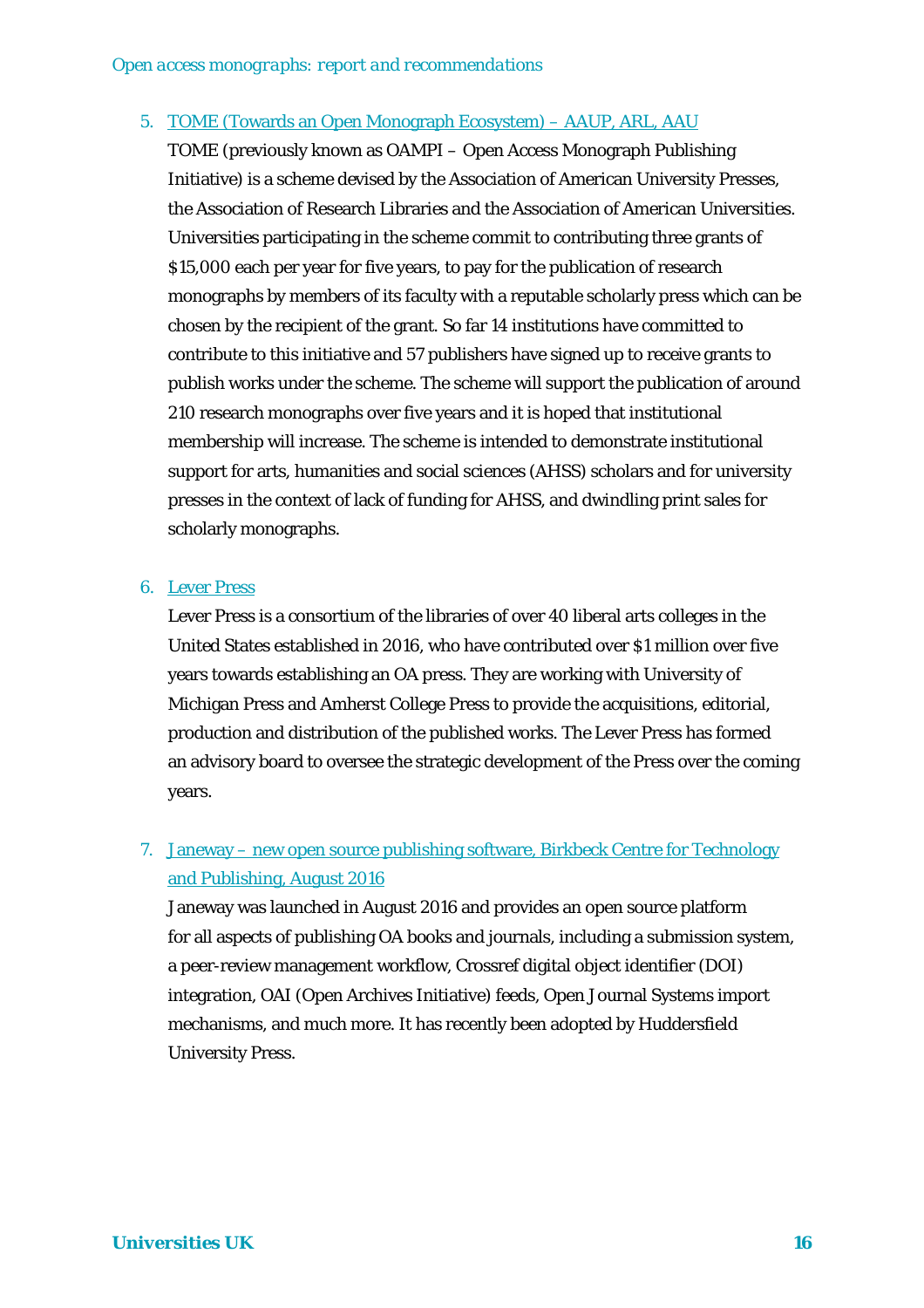#### 8. [Australian National University \(ANU\) Press](https://press.anu.edu.au/)

ANU Press was established in 2003 (under the name ANU E Press) to explore the options offered by the emerging e-publishing technology for the Australian National University's academic output. Taking advantage of new information and communication technologies to make available the intellectual output of the ANU academic community, ANU E Press was Australia's first primarily electronic academic publisher. Now a globally recognised leader in OA academic publishing, ANU produces fully peer-reviewed monographs and journals across a wide-range of subject areas. ANU Press recognises the need to create a mechanism for disseminating high-quality scholarship that lacks a readily commercial market, and recognises that emergent electronic press technologies offer a feasible alternative to the conventional academic press in terms of costs and available infrastructure. To date, ANU have published over 750 titles as e-books and Print-on-Demand (PoD) books. In 2017, they reached 2.7 million downloads, comprising of readers from almost every country in the world.

#### 9. Luminos – [University of California Press, 2015](https://www.luminosoa.org/site/books/)

University of California launched Luminos, their OA platform, in 2015. It has developed a model of sharing the upfront costs of publication between those who benefit – the author, institution, publisher and libraries – to avoid the burden of costs falling on one party only, thereby aiming to make it more sustainable. Since its launch it has published nearly 50 books in this model.

#### 10. [MUSE Open announcement,](https://www.press.jhu.edu/news/announcements/mellon-foundation-fund-muse-open-new-oa-platform) 2016

Johns Hopkins University Press, which runs the journals and books platform Project MUSE, announced in 2016 that it had received \$938,000 from the Andrew W. Mellon Foundation, to develop MUSE Open, a new initiative to host OA monographs on its Project MUSE site.

#### 11. [OpenEdition](https://books.openedition.org/?lang=en)

Although not a recent development, it is worth including OpenEdition in this survey due to their interesting model and well-established processes. OpenEdition is an OA platform for scholarly books, journals and blogs which is based in France and which mainly serves European publishers. It works under a 'freemium' model whereby a basic service is available for free online, but a premium is charged for advanced features and functionality. It is based on a hybrid economic model combining OA to information and paid services generating income for the producers of its resources.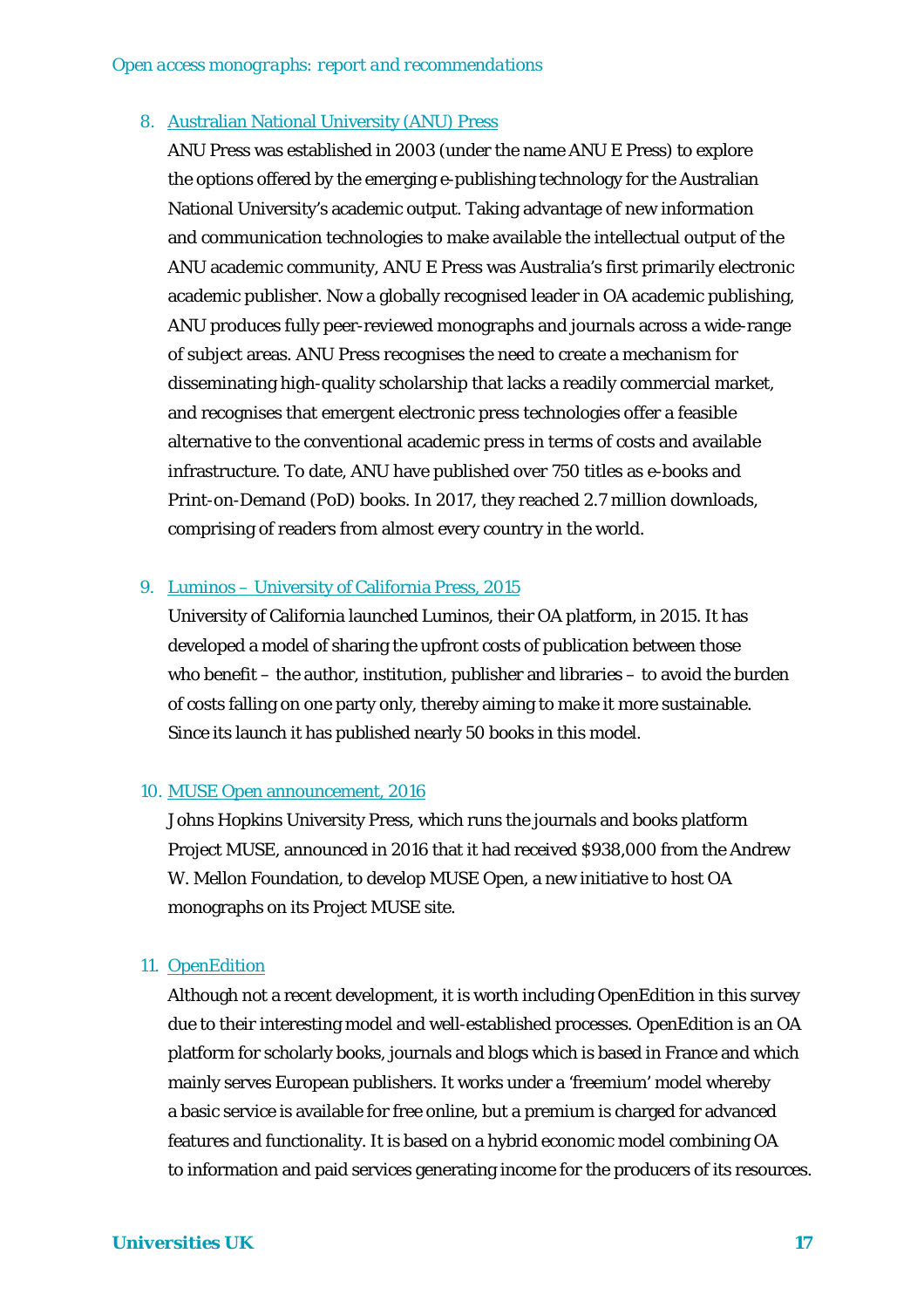Libraries and publishers fund the project to create a sustainable alliance to promote OA in the humanities and social sciences. Two-thirds of income is allocated to those journals and partner publishers who adopt the freemium model. The other third enables development of the platform. All income created by OpenEdition Freemium is then reinvested in the development of OA academic publishing.

#### 12. [OAPEN](http://www.oapen.org/home)

OAPEN is a European platform dedicated to OA, peer-reviewed books. OAPEN operates two platforms, the OAPEN Library, a central repository for hosting and disseminating OA books, and the [Directory of Open Access Books](http://www.doabooks.org/) (DOAB), a discovery service for OA books. OAPEN works with publishers to build a quality-controlled collection of OA books, and provide services for publishers, libraries and research funders in the areas of dissemination, quality assurance and digital preservation. It was founded in 2008 and now hosts over 4,000 books by different publishers. It provides COUNTER compliant statistics for hosted content and in total, its books have been downloaded over 6 million times (at June 2018).

#### 13. [DOAB, Directory of Open Access Books](https://www.doabooks.org/doab?uiLanguage=en)

The primary aim of DOAB is to increase discoverability of OA books. Academic publishers provide metadata of their OA books to DOAB, which is harvestable in order to maximize dissemination, visibility and impact. Aggregators can integrate the records in their commercial services and libraries can integrate the directory into their online catalogues, helping scholars and students to discover the books. The directory is open to all publishers who publish academic, peer reviewed books in OA. DOAB is managed by the OAPEN Foundation (see above), and it contains metadata for over 12,000 books from 278 publishers.

#### 14. [Ubiquity Press](https://www.ubiquitypress.com/)

Ubiquity Press was founded in 2012 as an OA publisher of peer-reviewed books and journals. In addition to acting as a publisher, it also offers a Publishing Partner Network that provides infrastructure and services to new OA university presses. It currently supports 22 publishers and institutions or departments running OA publishing services.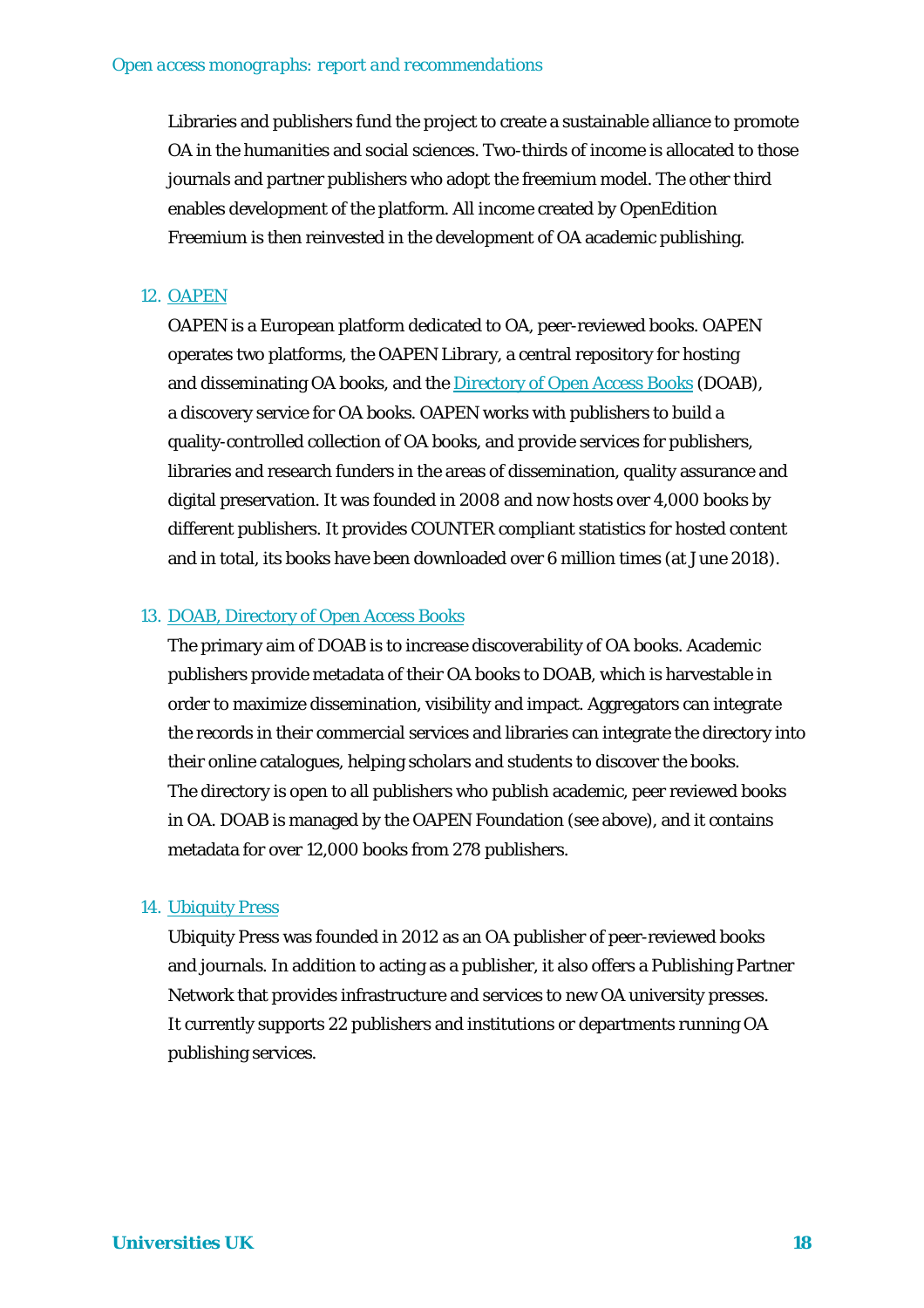#### 15. [Open Library of the Humanities](https://www.openlibhums.org/)

Open Library of the Humanities was founded in 2015 to provide OA publishing for journals in the arts, humanities and social sciences using a library partnership subsidy model to provide gold OA without author-facing charges, or APCs. Founded by Martin Eve and Caroline Edwards at Birkbeck University London, the initiative was initially funded by an Andrew W. Mellon grant. It now publishes over 20 journals and works with university presses and academics to help them flip journals to an OA model.

#### 16. [Open Book Publishers](https://www.openbookpublishers.com/)

Founded in 2008, Open Book Publishers was one of the earliest fully OA publishers to start up in the UK. It was established by Cambridge University academic Rupert Gatti, and since launching it has published over 125 books (at June 2018), making it the largest fully OA academic publisher in the UK.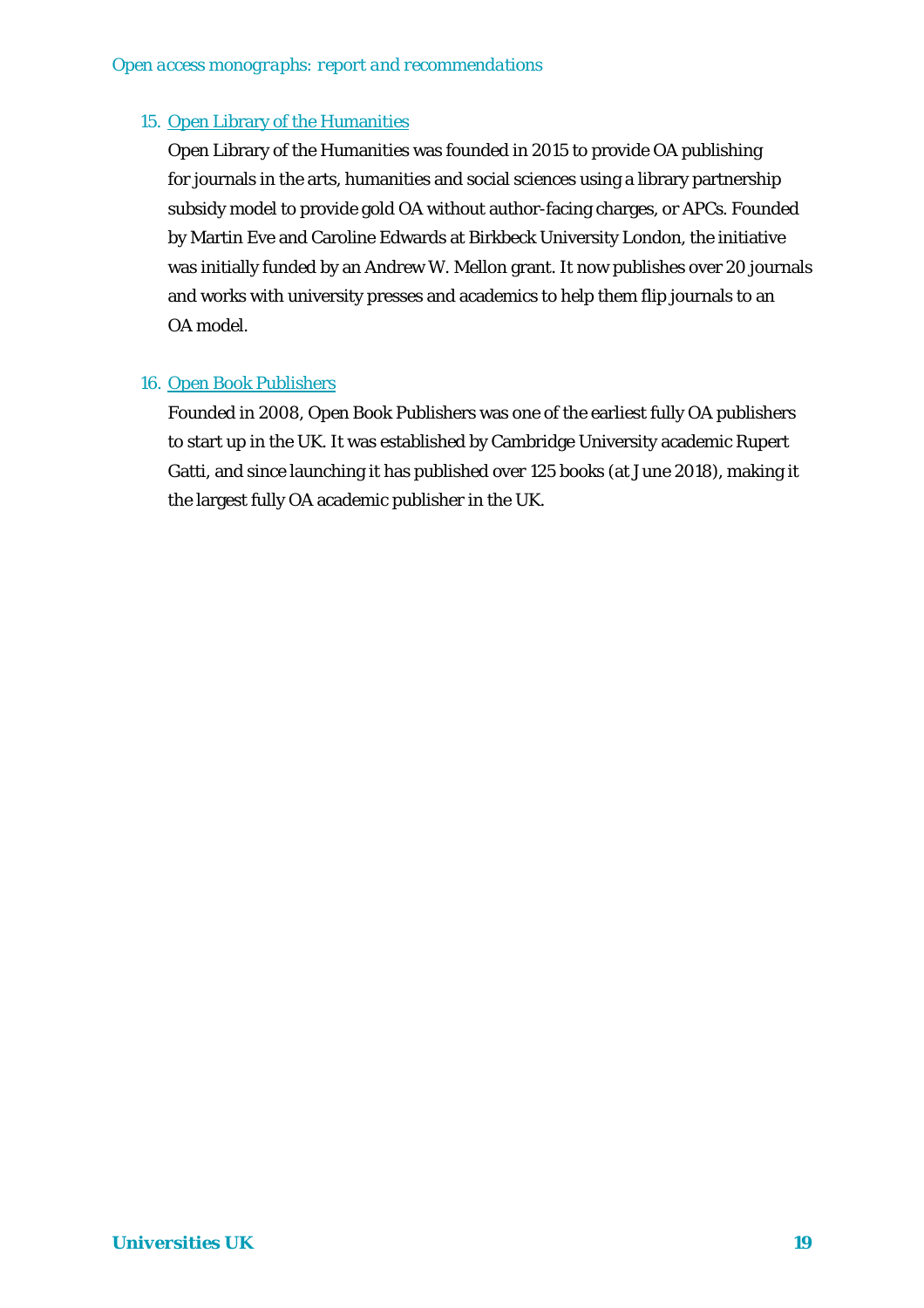#### OPEN ACCESS MONOGRAPHS LITERATURE REVIEW: RECENT MAJOR REPORTS AND NEW AWARDS

There have been several landmark reports produced for the government and funders offering recommendations for OA to research (Finch, 2012; Crossick, 2015; Tickell 2016), and examining in detail the challenge for OA to monographs in particular (Crossick).

In 2016 and 2017 several significant new reports on OA for monographs and on scholarly publishing more generally appeared, and this literature review focuses on large-scale, funded reviews published in the last two years. To note, chapter 9 of the Knowledge Exchange Landscape Study on OA Monographs (number 3 below) is devoted to a literature review.

1. *[Untangling Academic Publishing: A history of the relationship between commercial](https://zenodo.org/record/546100#.WdJvzTbwGf4)  [interests, academic prestige and the circulation of research](https://zenodo.org/record/546100#.WdJvzTbwGf4)* – Aileen Fyfe et al (June 2017)

This report describes the history of scholarly publishing from the nineteenth century to the modern era of OA, examining the current 'crises' in affordability of journals and books, and the controversy over commercial publishers' profits. It provides a timely reminder that in the post-WWII evolution of scholarly publishing, learned societies saw dissemination of research results as simply a part of their essential activity with no expectations of profit. Many copies of journals were freely distributed to public, academic and scholarly subscription libraries.

Key recommendations from the report:

- Institutions should offer direct support for non-profit publishers or establish their own publishing ventures (as several universities have recently done).
- Such efforts also need to reassure researchers that their work will be judged on its own merits, rather than on brand recognition of journals or publishers.
- University leaders should recognise that they are the funders of a large proportion of research in AHSS and that universities should shoulder the responsibility for making academic work in those fields known more widely.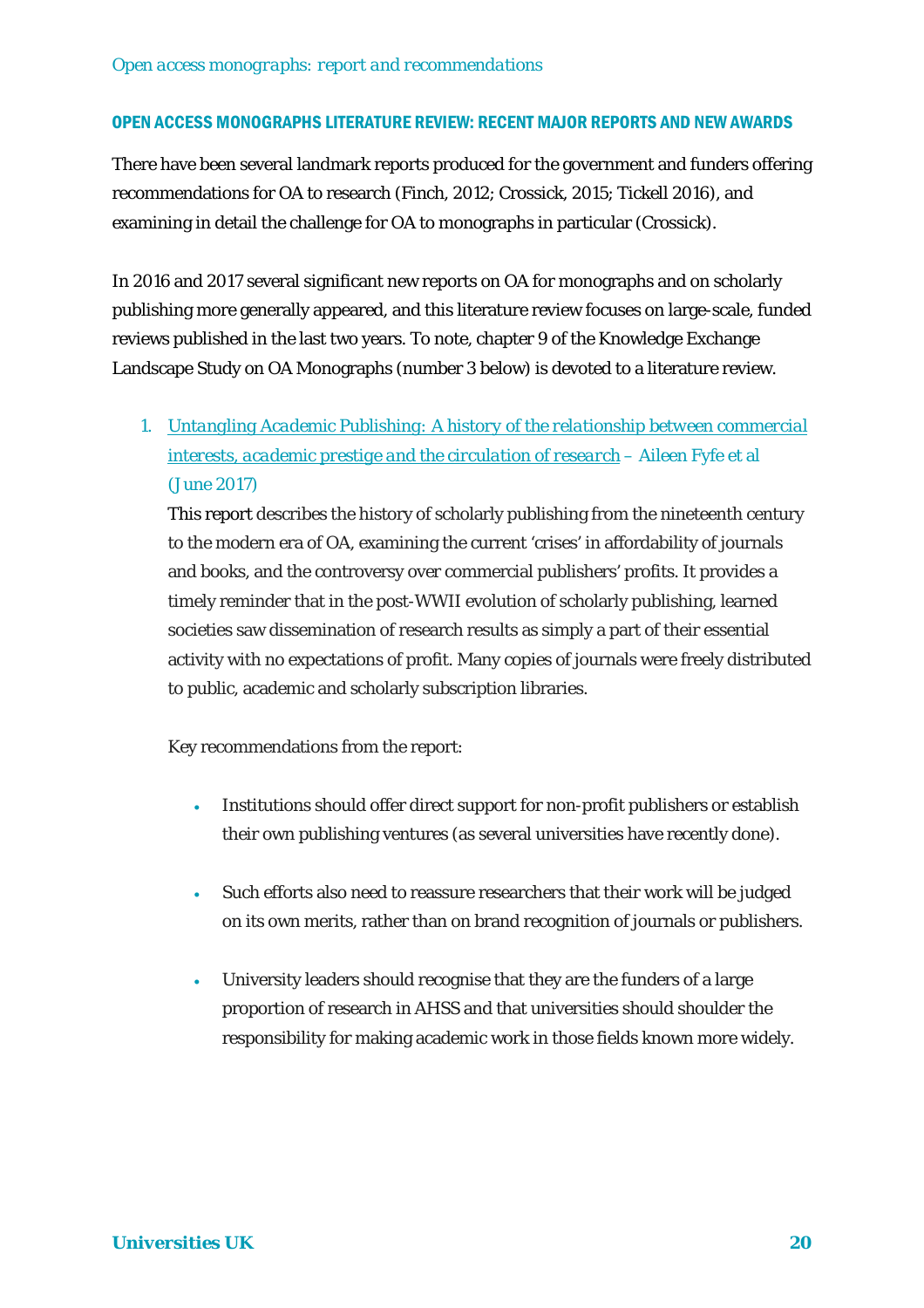- Policy for future academic publishing should focus on enabling OA to ensure free access to publicly funded research. It should be innovative and should not seek to protect the commercial business model of the mid-to-late twentieth century.
- 2. *Open Access Book Publishing 2016-2020* Simba Information (October 2016) The Simba Report, aimed primarily at the multinational publishing community, covers science, technology and mathematics (STM) and humanities and social science (HSS) publishing from a global perspective. The forecasts made in the report estimate annual growth in the OA 'market' by 30% and suggest that funds will be found for BPCs either from research funders or other sources such as Knowledge Unlatched and Lever Press. The report bases its 2016 to 2020 forecasts on trends such as the growth of books coming on-stream in DOAB, the willingness to experiment with new business models, and the likelihood of one or more of the larger companies (such as Springer Nature or Informa) finding ways of funding OA. The Simba Report also predicts that once funders extend their mandates to books and book chapters this will provide a lift to STM OA books. Overall the report is optimistic about the growth of OA and books, and while growth will start from a low base globally, it sees European growth to be greater than elsewhere.

#### 3. *Monographs and open access* – Geoffrey Crossick (2015)

Commissioned by the former Higher Education Funding Council for England (HEFCE), the report highlights the importance of the monograph as an important and distinctive vehicle for research communication. The report found that there are clear benefits to extending OA to books, but substantial complexities involved in doing so. The report recommended that funders develop policies to encourage moves towards OA for monographs, but also set out in detail the issues that would need to be tackled before OA monographs could become widespread. It concludes that:

- OA offers both short and long-term advantages for monograph publication and use; many of these are bound up with a transition to digital publishing that has not been at the same speed as that for journals.
- There is no single dominant emerging business model for supporting openaccess publishing of monographs; a range of approaches will coexist for some time and it is unlikely that any single model will emerge as dominant.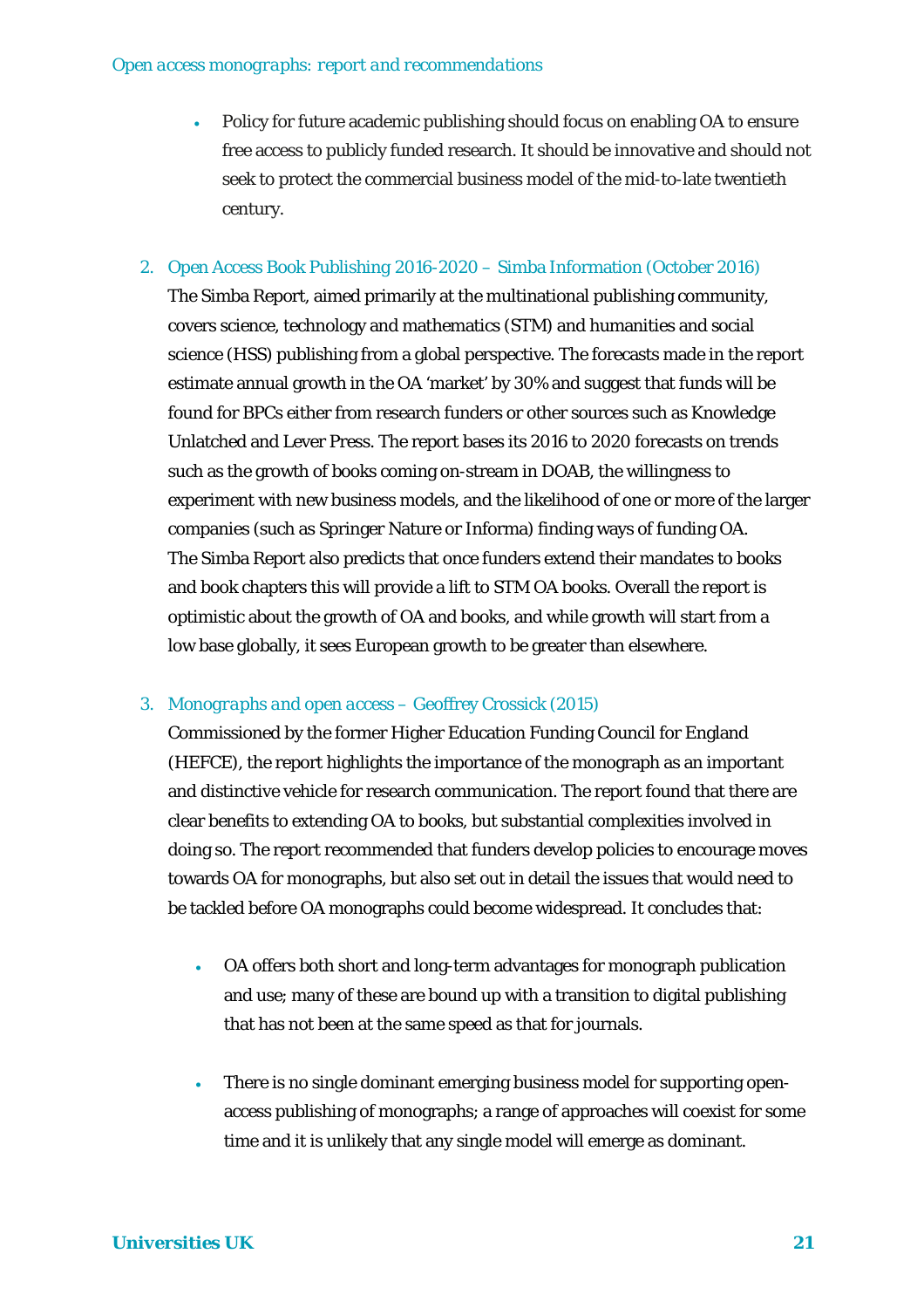- Printed books will continue to be preferred for extensive reading and may form a part of many future business models; they will therefore continue to a considerable extent to be available alongside their open-access versions.
- The report also highlighted particular challenges around the open licensing of monographs, the inclusion of third-party copyrighted material in monographs, and the technicalities of digital book publishing, all of which would need to be treated with appropriate flexibility in designing policies to encourage OA (HEFCE, 2015).

# 4. *[A landscape study on open access and monographs: policies, funding and](http://repository.jisc.ac.uk/6693/1/Landscape_study_on_OA_and_Monographs_Oct_2017_KE.pdf)  [publishing in eight European countries](http://repository.jisc.ac.uk/6693/1/Landscape_study_on_OA_and_Monographs_Oct_2017_KE.pdf)* – Frances Pinter, Eelco Ferwerda, Niels Stern (September 2017)

This report from Knowledge Exchange is the biggest landscape study yet on the conditions and potential for OA books. The report focuses on eight different countries (Denmark, Finland, Germany, Netherlands, United Kingdom, France, Norway and Austria) to understand the developments among three key stakeholder groups: publishers, funders and libraries. The importance of author attitudes, scholarly reward and incentive systems is also raised throughout the study via numerous interviewees. The study shows that although the main national OA policies do not include monographs, conversations about OA and monographs are surfacing and are expected to accelerate over the next few years. The general explanation for monographs not being included in national policies is the global focus on journal publishing, and the perception that monographs are more complex to deal with than journals. Some of the key findings include:

- There is substantial funding that could be re-routed in various ways to pay for the publishing of books more efficiently, although the report authors recognise that this involves complex operational changes.
- This is especially the case in Europe, where academic monographs are already often funded, and that funding could move to fund OA.
- No single model will fit all, and there is no scenario for a perfect transition. The authors do not expect all monographs to go OA, but they see a number of ways in which OA for books can be encouraged further.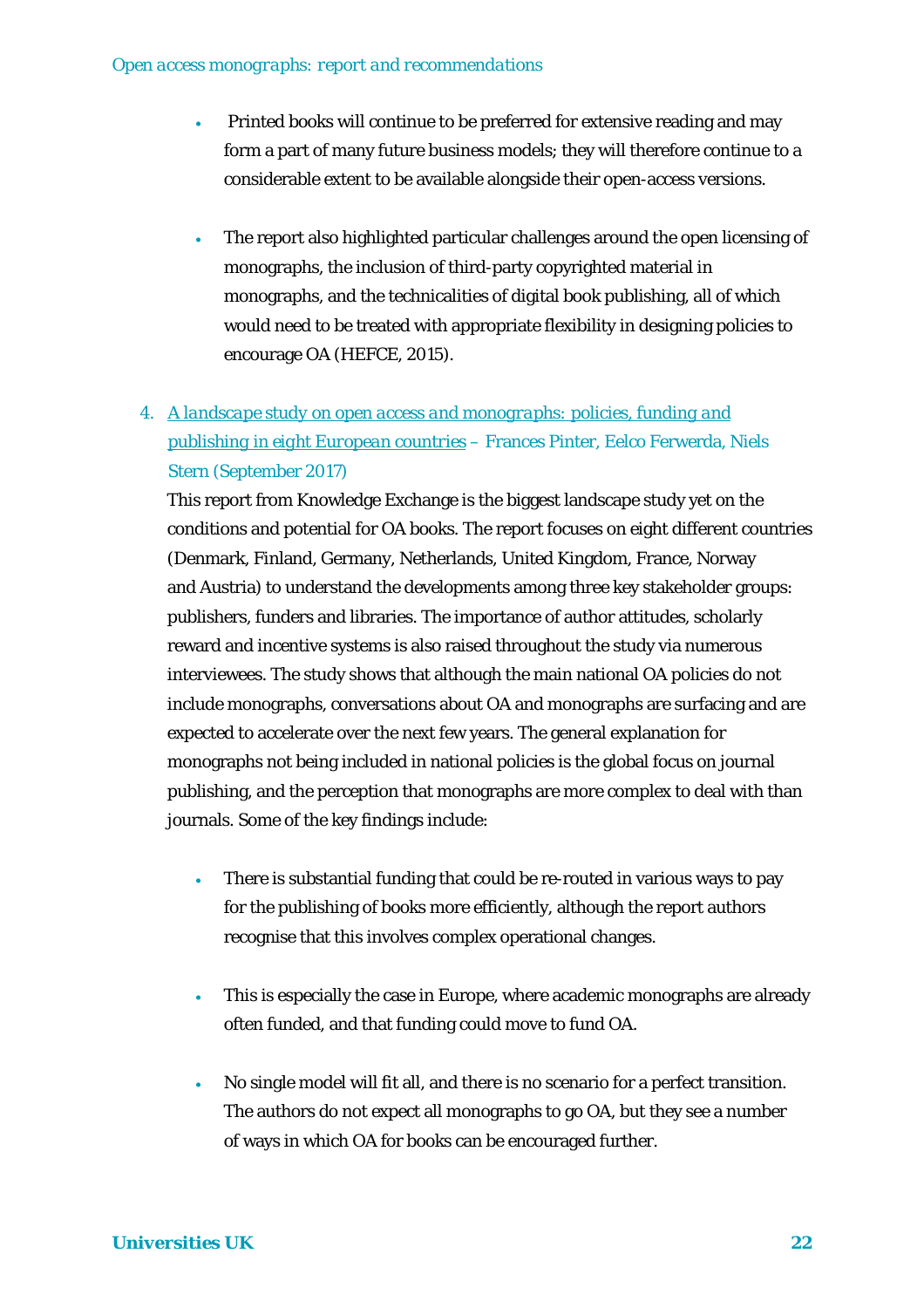- Monograph sales are steadily declining, destabilising academic book publishers, raising barriers for early career authors, and undermining the monograph as a valuable form of scholarly output, thereby reducing scholars' choice of output.
- Despite varying levels of support for OA monographs, the chief obstacle in moving forward is funding, and the re-routing of existing funds is especially challenging. A key to moving forward will be support from university administrators, including top-level librarians.

# 5. *[Changing Publishing Ecologies: A landscape study of new university presses](http://repository.jisc.ac.uk/6666/1/Changing-publishing-ecologies-report.pdf)  [and academic-led publishing](http://repository.jisc.ac.uk/6666/1/Changing-publishing-ecologies-report.pdf)* – A report to Jisc by Janneke Adema and Graham Stone (2017)

In the last ten years a number of new scholarly presses have sprung up: some at universities, and some led by academics. This report assesses the current level of activity in this regard, and the number of universities that are planning to set up a press. The report also addresses the challenges faced by small-scale publishers, and the type of support – practical and financial - that they might need to develop and sustain their operations in the future to meet the expected increase in demand for OA monographs from funders, policy makers, institutions and authors. The report makes clear that a lot of informal scholarly publishing takes place at institutions 'under the radar', often run by very small numbers of library staff or by academics alongside their existing roles, exacerbating the challenges of scaling up.

#### 6. *[The Academic Book of the Future](https://academicbookfuture.org/end-of-project-reports-2/)* – Marilyn Deegan and Michael Jubb (2017)

This two-year study reviewed the scholarly publishing network, and includes input from key stakeholders, including academics, funders, policy makers, university libraries, booksellers, publishers and the industry supply chain that supports the scholarly publishing industry. Funded by AHRC and supported by The British Library, the report is divided between a general overview of scholarly publishing developments, and a more specialist report on the scholarly publishing supply chain. Its aim was to assess the developments, requirements and challenges for stakeholders in a time of immense change, including changing funder requirements, OA, digital publishing developments, ever-decreasing print sales, and non-commercial outputs operating in a commercial world.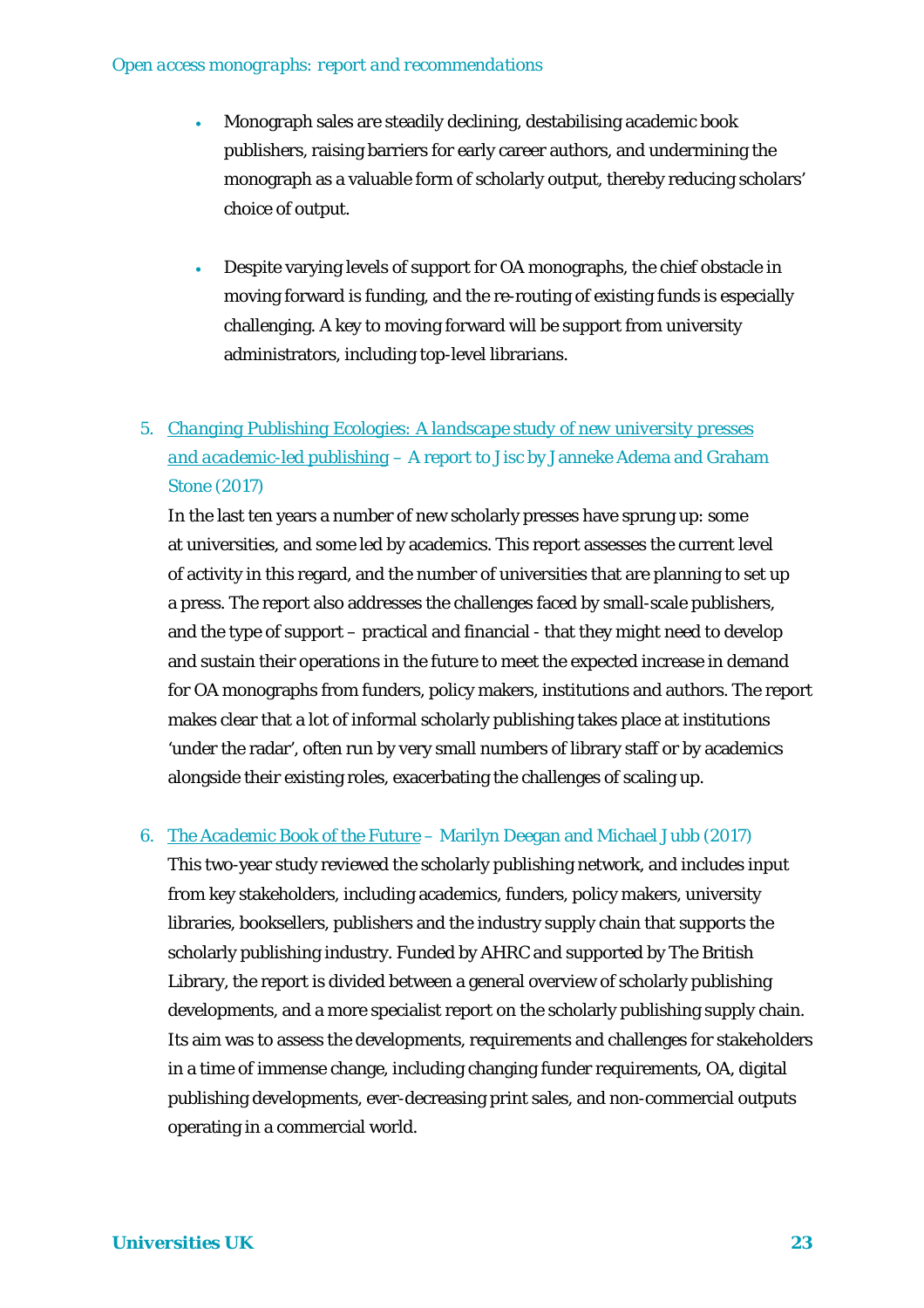The report found that print sales of scholarly monographs have seen a decrease to on average 200 copies, and poses the question whether publishing monographs can remain viable in such circumstances. The report identifies some digital innovation, but does not see this as a scalable activity. Another significant output from the Academic Book of the Future project was [a report on scholarly publishing](https://academicbookfuture.org/academic-book-north-america-watkinson/) in North America by Anthony Watkinson.

- 7. *OAPEN-UK and Investigating Open Access Monographs* Jisc/AHRC, 2016 [OAPEN-UK,](http://oapen-uk.jiscebooks.org/) funded by Jisc and the AHRC, was [a five-year study into OA monograph](http://oapen-uk.jiscebooks.org/files/2016/01/OAPEN-UK-final-report-single-page-view.pdf)  [publishing in the humanities and social sciences.](http://oapen-uk.jiscebooks.org/files/2016/01/OAPEN-UK-final-report-single-page-view.pdf) The study aimed to provide an evidence base to underpin other organisations' policies, projects and plans for OA monographs. The project produced a number of outputs, such as a guide to Creative [Commons](http://oapen-uk.jiscebooks.org/ccguide/) licenses and an [author guide to publishing OA monographs.](http://oapen-uk.jiscebooks.org/oaguide/) Key recommendations from the study were:
	- Plurality the need for a plurality of flexible business models rather than a one-size-fits-all approach.
	- Partnerships collaboration, including cross-stakeholder partnership, to support the effective production, dissemination and discoverability of OA content.
	- Pellucidity understanding and recognition of what is important to each stakeholder.

The Investigating OA monograph services project was a follow-up project to OAPENUK. Releasing its [final report](https://www.jisc-collections.ac.uk/Global/Investigating%20OA%20Monograph%20Services/Jisc-OAPEN%20pilot%20Final%20report.pdf) in October 2016, the project also produced a guide on [metadata for OA monographs,](http://www.oapen.org/content/sites/default/files/u6/Guide%20on%20OA%20books%20metadata%20Feb%202016.pdf) and [a guide](http://www.oapen.org/content/sites/default/files/u6/Guide%20on%20OA%20books%20information%20Feb%202016.pdf) recommending information that OA monograph publishers should provide on their websites to make their service clear to end users. OAPEN and DOAB also use these guides as criteria for publishers that want to join.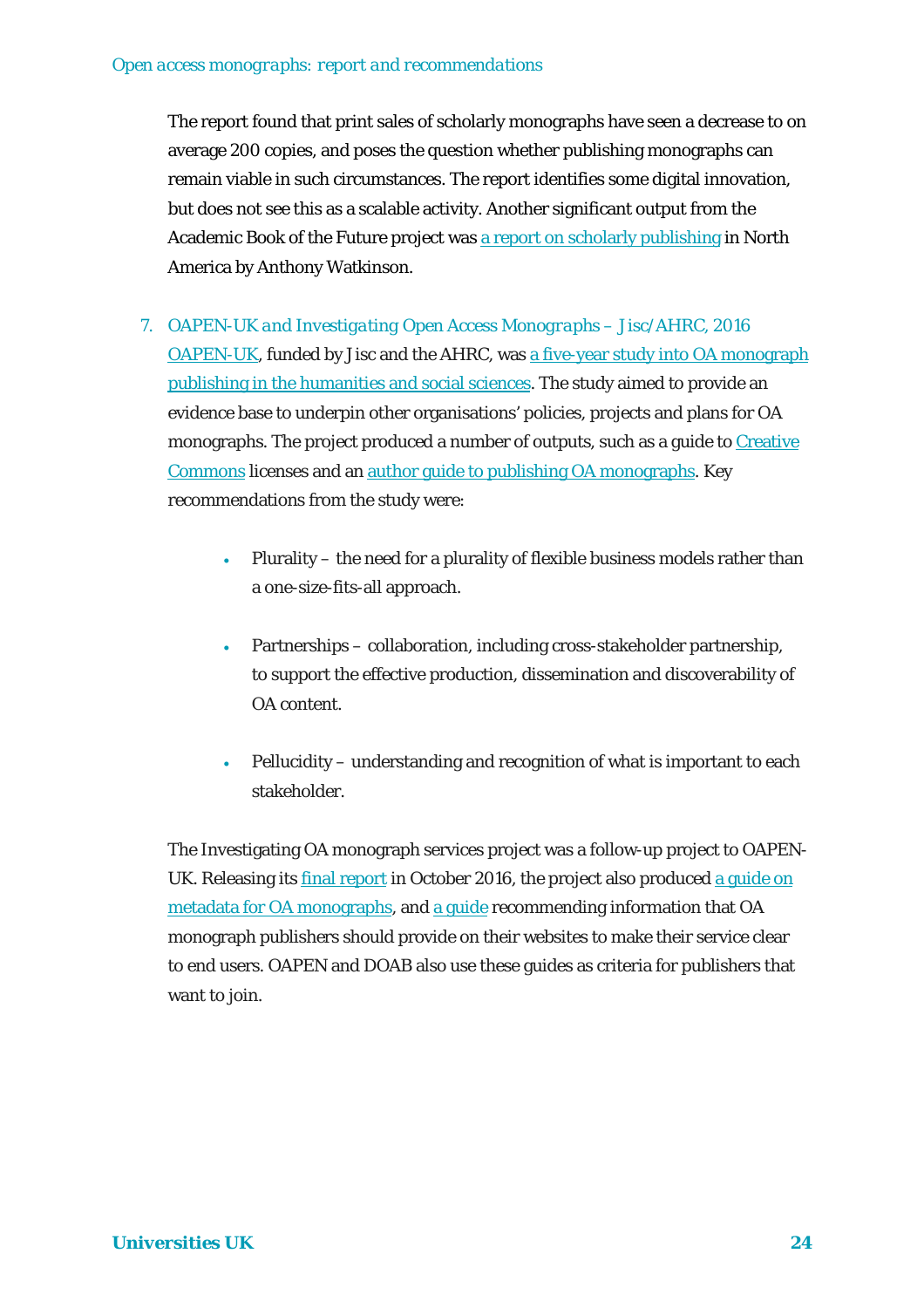# 8. *[The Costs of Publishing Monographs: Toward a Transparent Methodology](http://www.sr.ithaka.org/publications/the-costs-of-publishing-monographs/)* – Nancy L. Maron, Christine Mulhern, Daniel Rossman, Kimberly Schmelzinger (February 2016)

This report identifies the numerous challenges faced by the university press, with revenues under pressure due to a host of factors. Over recent years, certain forces have emerged and intensified – federal mandates for OA, declining sales reach, and the desire of university presses to build a greater audience for scholarly works – encouraging university presses to seriously consider what it would take to make their scholarly monographs openly available. This study, funded by the Mellon Foundation, worked with a number of US university presses and over 400 monographs to evaluate their publishing costs. Assessing all types of costs involved in the publishing process, including staff costs, overheads, direct costs and 'in-kind' costs, the results showed a range from \$15,140 to \$129,909 per monograph. One of the outcomes of the report was the development of [a free monograph costing toolkit.](http://www.aaupnet.org/resources/for-members/handbooks-and-toolkits/digital-monograph-costing-tool)

Other reports such as the OAPEN study of 2010 suggest the cost of an OA academic book is around €12,000.

# 9. *Reimagining the Digital [Monograph: Design Thinking to Build New Tools for](https://about.jstor.org/news/reimagining-digital-monograph-white-paper-released/)  [Researchers](https://about.jstor.org/news/reimagining-digital-monograph-white-paper-released/)* – Alex Humphreys, Christina Spencer, Laura Brown, Matthew Loy, Ronald Snyder (June 2017)

JSTOR issued the white paper *[Reimagining the Digital Monograph](http://labs.jstor.org/monograph)* to address community-driven research and to make recommendations for improving the user experience of digital monographs. The paper offers insights into the ways in which researchers access research material and use it, and some of the frustrations they experience. This white paper fed into the development of the JSTOR OA monograph platform, which aims to make digital monographs more discoverable, accessible and usable by readers than flat PDFs, and more widely available than print. The platform delivers OA monographs chapter by chapter, has a high level of keyword tagging. Works are indexed among JSTOR's general content so they are easily discoverable to a large audience. Further details about the platform can be found above in the OA activities and developments section.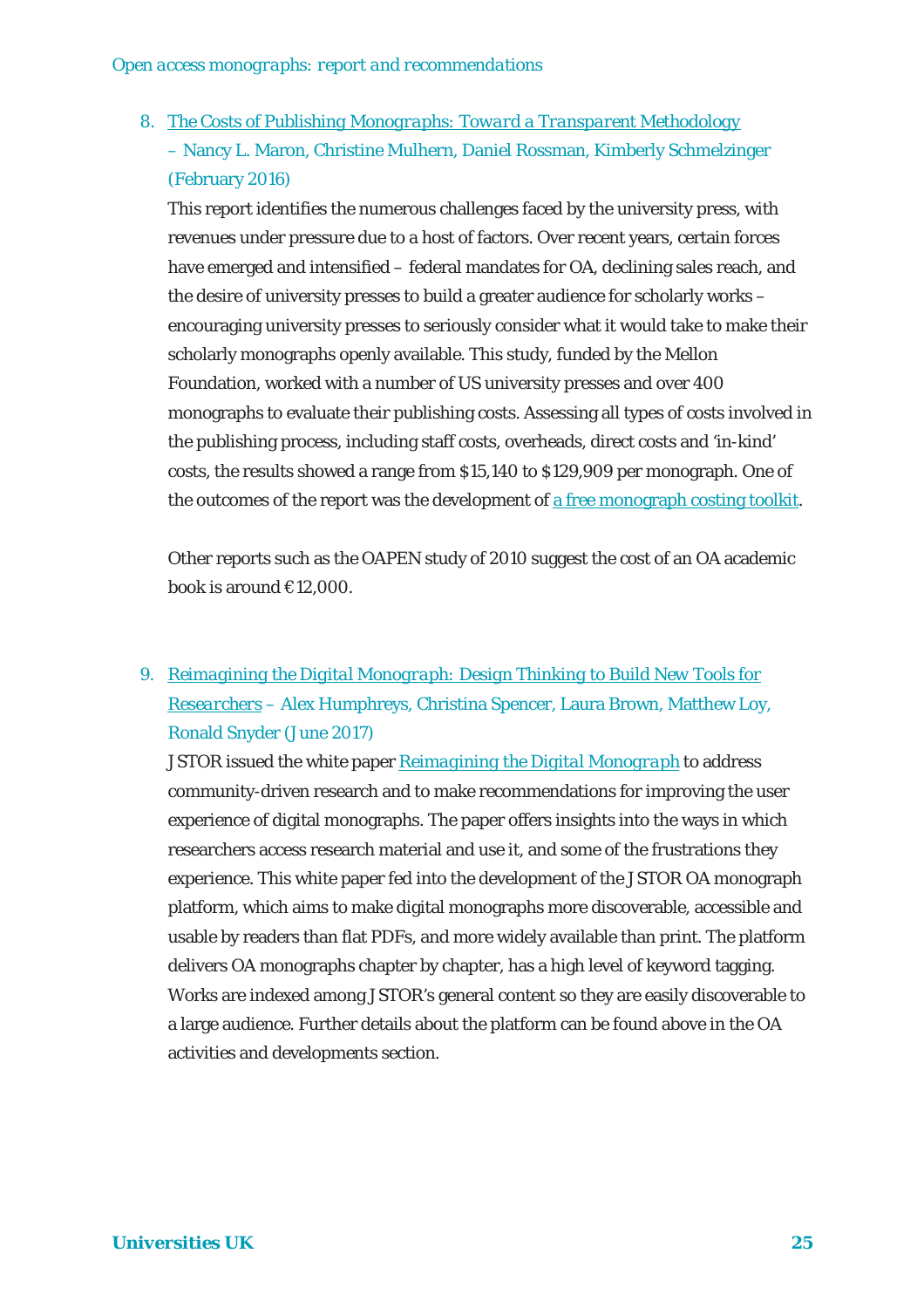# 10. *[The OA effect: How does open access affect the usage of scholarly books?](http://resource-cms.springer.com/springer-cms/rest/v1/content/15176744/data/v2)* – Springer Nature white paper (November 2017)

This report benchmarks the performance of Springer Nature (SpringerOpen and Palgrave Macmillan) OA books against equivalent non-OA books, using data from SpringerLink and Bookmetrix. Interviews with 12 authors and five funders showed that increased visibility and wide dissemination of research are the most common motivations behind the publishing and funding of OA books. For them, OA is not just a publishing model but also a means of addressing the issue of equal access to knowledge and ensuring that publicly funded research is available to all. Both authors and funders acknowledged feeling insufficiently informed about the implications of publishing books OA, and about how to measure impact, despite bibliometrics tools being at their disposal. There is a clear need for publishers to better communicate the effect of OA on their books. Key findings from the report include:

- Downloads: On average, there are just under 30,000 chapter downloads per OA book within the first year of publication, which is 7 times more than for the average non-OA book.
- Citations: Citations are on average 50% higher for OA books than for non-OA books, over a four-year period.
- Online mentions: OA books receive an average of 10 times more online mentions than non-OA books, over a three-year period.

# 11. *[The Future of Scholarly Publishing](http://www.africanminds.co.za/dd-product/the-future-of-scholarly-publishing-open-access-and-the-economics-of-digitalization/)* – Peter Weingart and Niels Taubert (eds.) (July 2017)

Originally published by De Gruyter in German, this book is based on a study conducted for the Berlin-Brandenburg Academy of Sciences and Humanities to analyse the future of scholarly publishing and to make recommendations on how to respond to current challenges. The formal scientific communication system is currently undergoing significant change. This is due to four developments: the digitisation of formal science communication; the economisation of academic publishing as profit drives many academic publishers and other providers of information; an increase in the self-observation of science by means of publication, citation and utility-based indicators; and the popularisation of science as its observation by the mass media intensifies.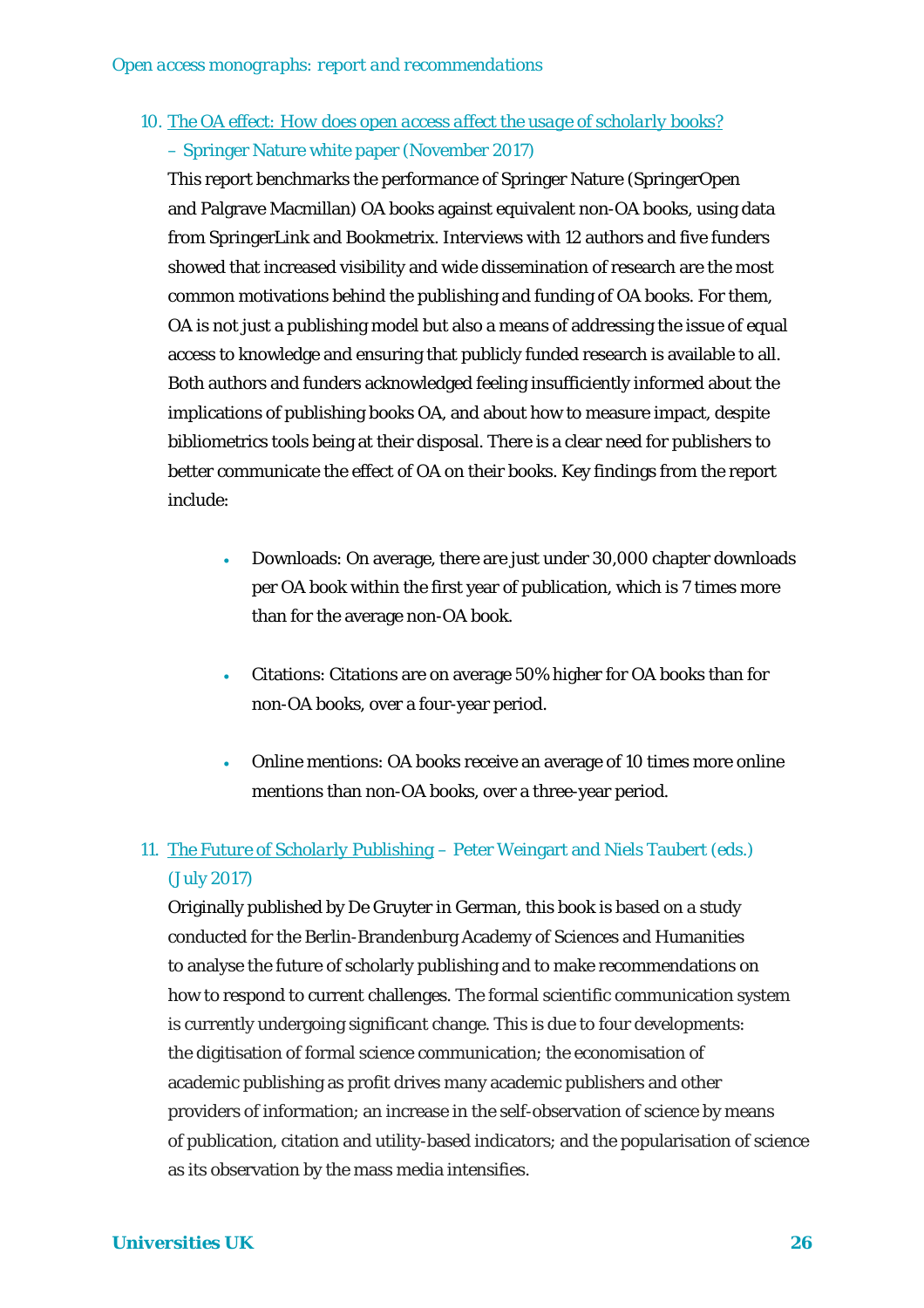12. *[Mapping the Free E-book Supply Chain: Final Report to the Andrew W. Mellon](https://deepblue.lib.umich.edu/handle/2027.42/137638)  [Foundation](https://deepblue.lib.umich.edu/handle/2027.42/137638)* – Charles Watkinson, Rebecca Welzenbach, Eric Hellman, Rupert Gatti, Kristyn Sonnenberg (June 2017)

This is the report of a project (funded by the Andrew W. Mellon Foundation) that sought to understand how OA books are found, acquired and used. It focuses on whether free e-books are succeeding in extending the reach of scholarly literature to users who might not otherwise encounter or be able to access it. Using a sample of 120 books published by Open Book Publishers (OBP) and University of Michigan Press (UMP) (including some Open Humanities Press books), the team analysed the discovery and impact of these books.

Highlights of the study's results include:

- the importance of social media in OA book discovery
- the low importance of the library catalogue as a source of discovery, and the problems with metadata
- clear evidence of the reach of OA books to educated lay readers outside the academy
- variability in the presentation of download statistics due to the different ways in which digital books are served up and accessed, making it very difficult to aggregate data
- the low level of OA in the wider marketplace of scholarly material – c. 5% - making it hard for commercial aggregators to justify the investment required in developing OA models
- mapping of OA in metadata between ONIX and MARC records remains patchy, hampering discoverability
- 13. *[Exploring usage of open access books via the JSTOR platform: A report for the](http://www.kuresearch.org/PDF/jstor_report.pdf)  [university presses of California, Cornell, Michigan and UCL](http://www.kuresearch.org/PDF/jstor_report.pdf)* – KU Research by Frances Pinter, Lucy Montgomery, Neil Saunders and Alkim Ozaygen (November 2017)

The first four publishers to place their books on the JSTOR OA Monographs platform saw a significant increase in usage compared with other OA platforms. These publishers – the university presses of Cornell, California Michigan and UCL – commissioned a report from Knowledge Unlatched Research on the usage data to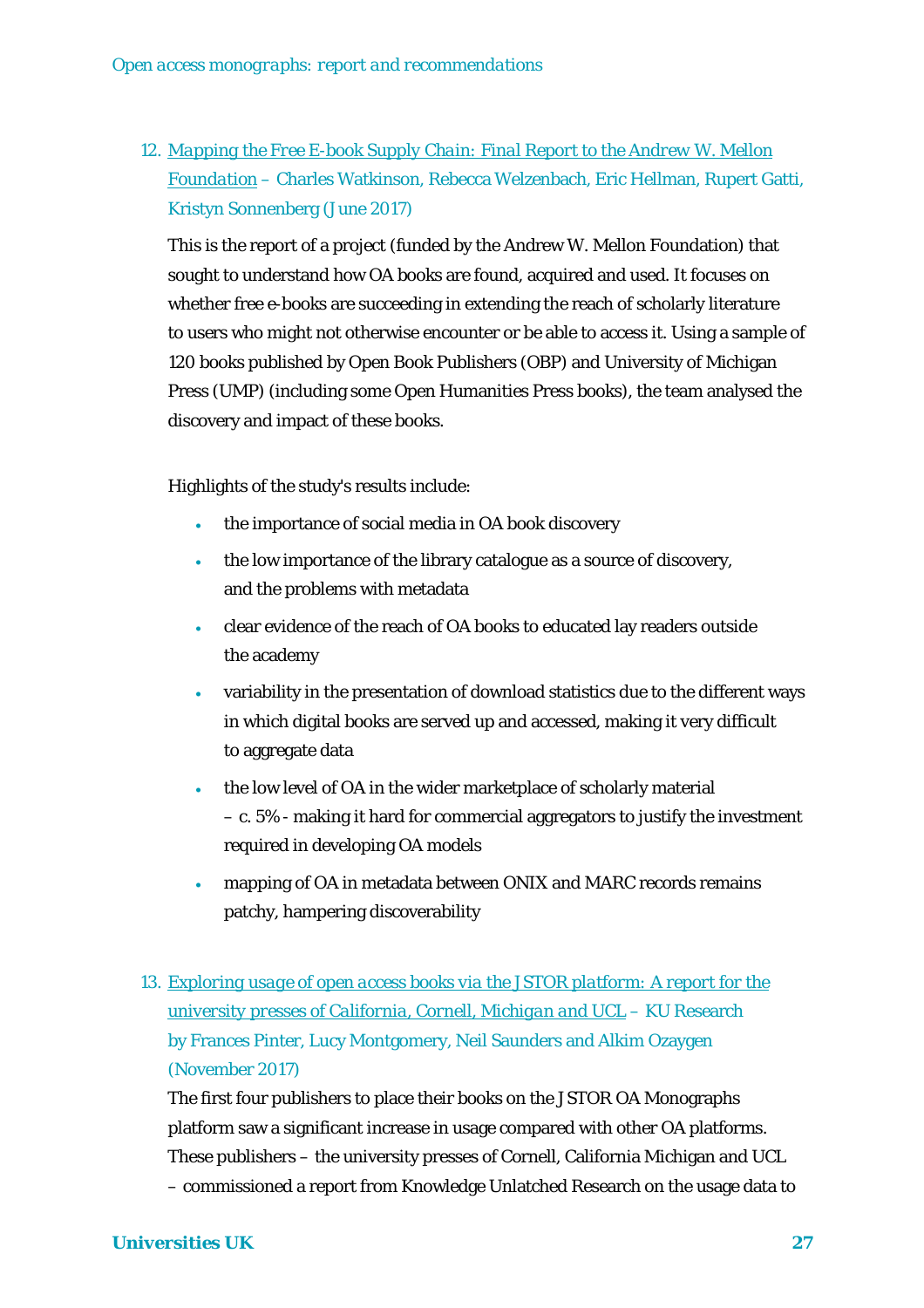learn more about the reason for this increase, the source of traffic and the ways in which readers were using the books. The key findings show that a significant number (34%) find the books when they are already in the JSTOR platform, and around 25% come via external sources. A high number of the users in institutions come from the Global South. In terms of reader behaviour, the vast majority of readers (over 90%) view just one chapter in a book, a pattern which offers useful insights into the way readers find and use digital monographs. The high level of usage of books on JSTOR experienced by these publishers offers evidence for publishers' dissemination strategies for OA monographs – placing books on the platforms where large numbers of readers are searching anyway is a logical first step to discovery.

#### 14. *[The visibility of open access monographs in a European context: Full report](https://hcommons.org/deposits/objects/hc:18270/datastreams/CONTENT/content)*

# – Cameron Neylon, Lucy Montgomery, Alkin Ozaygen, Neil Saunders and Frances Pinter (January 2018)

This report explores the extent to which OA specialist scholarly books can be seen by the communities that might make use of them. It also identifies the key challenges that will need to be tackled to ensure that OA books are fully integrated into digital landscapes of scholarship; as well as the steps that need to be taken to achieve this goal. The report focuses on OA books made available by publishers and platforms that are part of the OPERAS network, which is focused on the development of European research infrastructure for the development of open scholarly communication.

15. *[The impact of open access on scientific monographs in Switzerland: A project](http://www.snf.ch/SiteCollectionDocuments/OAPEN-CH_schlussbericht_en.pdf)  [conducted by the Swiss National Science Foundation \(SNSF\)](http://www.snf.ch/SiteCollectionDocuments/OAPEN-CH_schlussbericht_en.pdf)* – Eelco Ferwerda, Ronald Snijder, Brigitte Arpagaus, Regula Graf, Daniel Krämer and Eva Moser (April 2018)

This is a report of a pilot project that was designed to investigate whether OA had an effect on the visibility, use, reach and sales figures of monographs. The project found that:

• OA had a statistically positive influence on the tracking and visibility of monographs on the online platforms used (these were the Swiss National Library, an institutional repository, OAPEN Library and Google Books.

•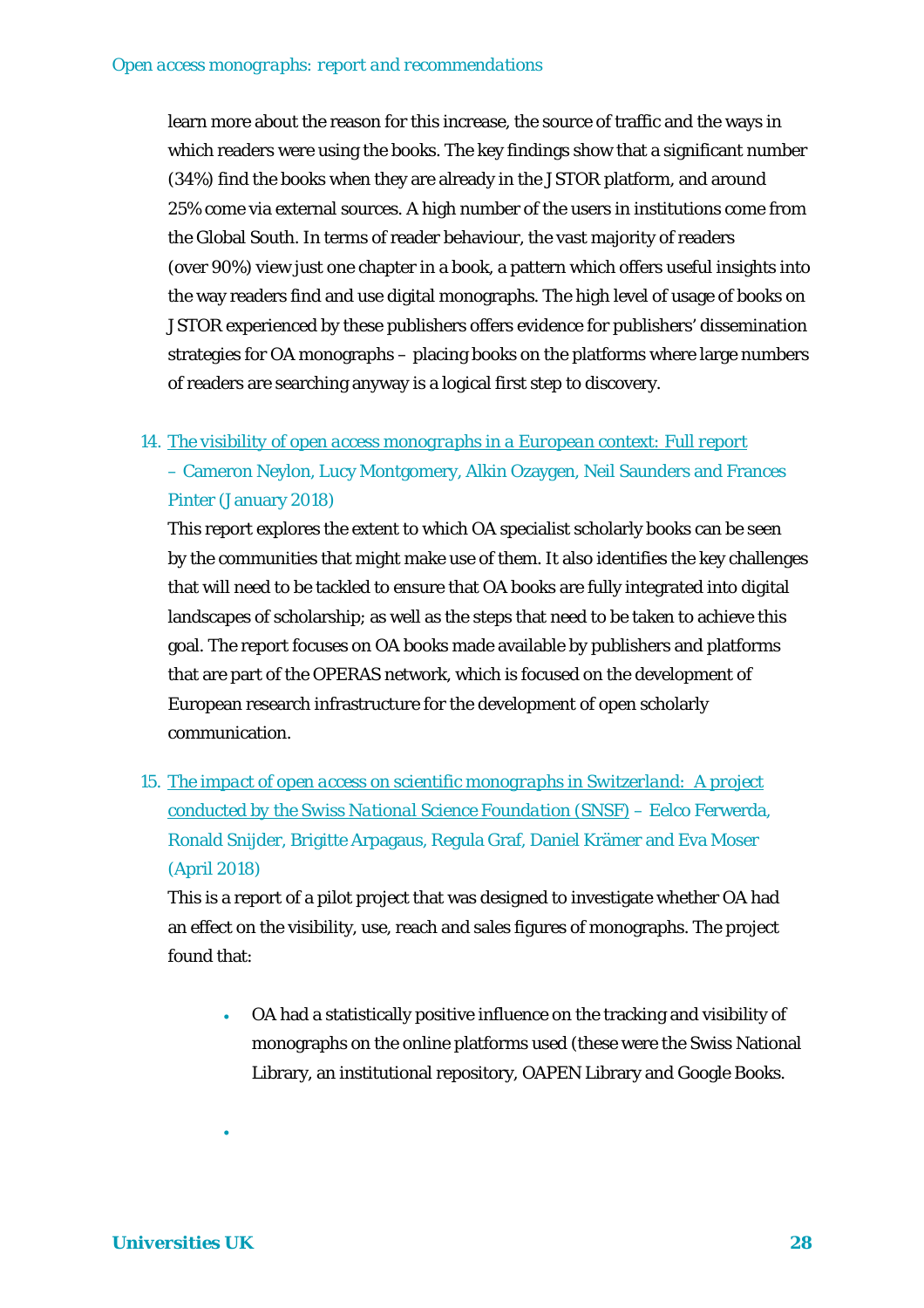- Makin monographs OA in the OAPEN library increased international reach, with at least one download of at least one pilot book registered in a total of 136 countries.
- OA had a statistically significant influence on the use of monographs, including number of book visits, page views, and downloads.
- OA did not have a negative influence on the sales figures for printed books. OA also did not result in a positive impact on sales figures.

Stakeholder surveys carried out as part of the project found that authors were largely supportive of OA, although they still had little personal experience with publishing OA academic books. Authors were in favour of measures to ensure the quality of peer review processes; likewise, publishers perceived quality assurance as a key element of OA publishing. Representatives from the publishing community adhered to a dual business model, with printed and digital editions of a monograph published side by side.

#### 16. *[New award made by the Andrew W. Mellon foundation to study OA](https://bisg.org/news/403482/Understanding-OA-Ebook-Usage-Toward-a-Common-Framework.htm) books metrics* – Book Industry Study Group (USA) (June 2018)

The BISG (Book Industry Study Group) announced in June 2018 that it had received a grant from the Andrew W. Mellon Foundation to to convene a structured community conversation focused on improving usage and engagement tracking for OA ebooks. Because of differences in the supply chain, information about the impact of academic ebooks, especially OA books, is much more difficult to gather, analyse, and communicate than comparable information about electronic journals. This funded project will bring together researchers from Knowledge Unlatched Research and the universities of Michigan and North Texas, to identify the challenges in understanding the usage of OA ebooks, suggest some opportunities for resolving them, and create a framework for future action through community consultation. It will focus on the challenges of identifying and aggregating relevant information from different platforms, analysing what has been gathered in ways that respect user privacy, and communicating relevant information about usage to stakeholders. As well as looking at usage metrics, the researchers will explore indicators of engagement such as altmetrics. An important objective is to connect strands of research currently being conducted separately in the United States and Europe, by both for-profit and non-profit entities.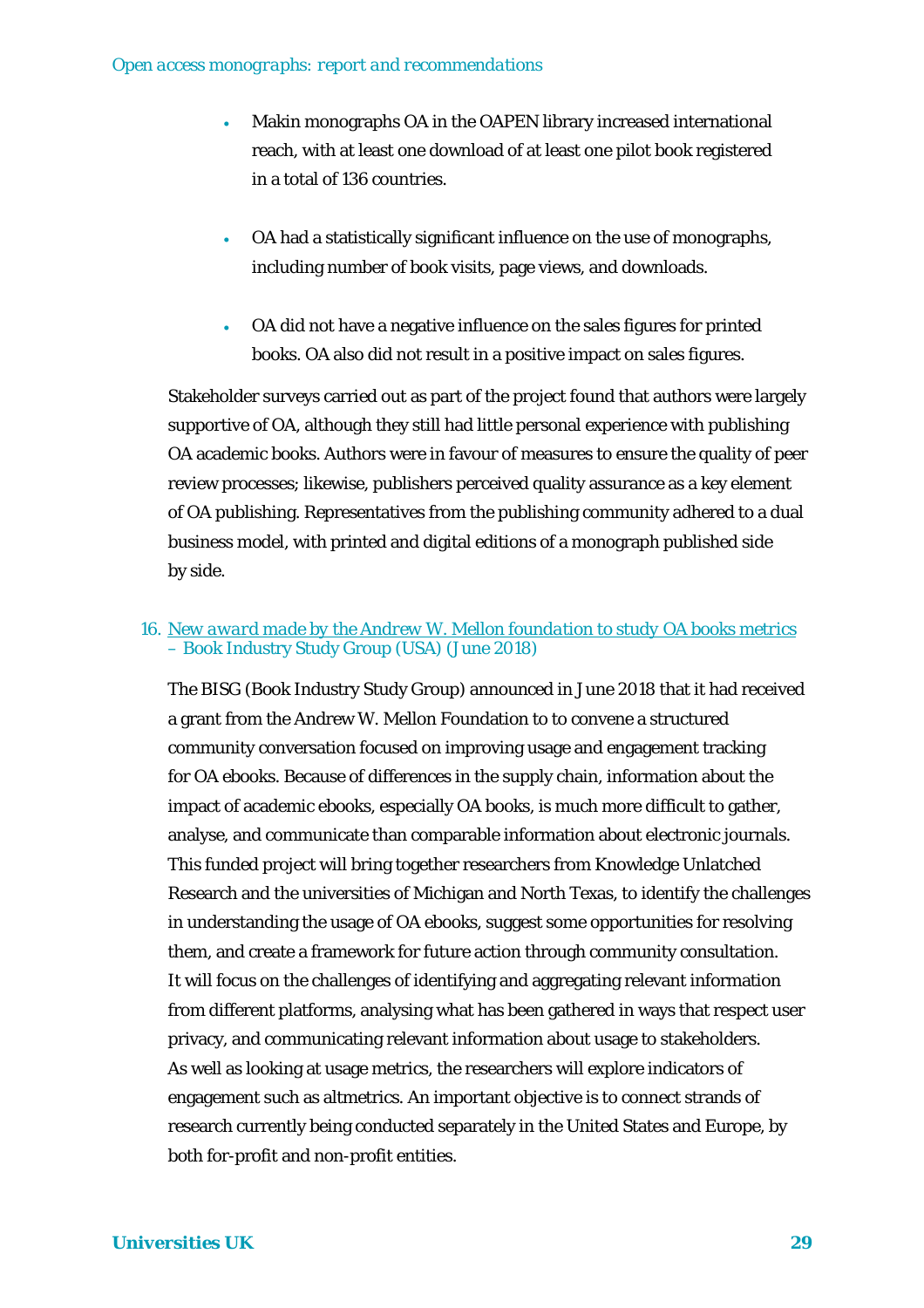17. *[University of North Carolina Press receives \\$950,000 from the Andrew W. Mellon](http://www.longleafservices.org/blog/oa-monographs/)  [Foundation to study workflows and costs for open access monographs](http://www.longleafservices.org/blog/oa-monographs/)* – Longleaf Services, Inc. (June 2018)

This significant award was made to the University of North Carolina Press to explore alternative workflows and their impact on production costs and distribution channels for OA history monographs. The study aims to address the challenges of funding OA monographs that follow traditional workflows, to discover whether alternative workflows can deliver savings in order to help a wider transition to OA for certain types of monograph.

#### SYNTHESIS OF REPORT FINDINGS

Key findings and recommendations from the literature review are detailed below. It should be noted that this is not a list of recommendations put forward by the Universities UK OA Monographs working group; rather, it is a synthesis of the outcomes from the reports in order to highlight some of the observations and practical solutions of delivering OA for monographs.

Engagement with the academic community – learned societies and subject associations in particular – is essential in the progression of the open research agenda for monographs. Funders, policy-makers and key stakeholders should ensure that positive evidence about OA usage outside of the academy is widely communicated. As demonstrated in the OA report from Springer Nature (2017) OA academic books have more downloads and more citations than their traditional counterparts; yet, the breadth of discoverability and the impact of OA is yet to be determined. Presses who publish OA monographs should develop and implement efficient mechanisms to ensure that they are accessible not only from the publisher's site but via other platforms. Understanding how readers use and discover digital monographs is crucial for the future development of OA monograph publishing.

A wide choice of publishers is important to researchers and should be maintained in any transition to OA books. Fyfe et al. (2017), Jisc/AHRC (2016) and Jisc (2017) all make reference to innovative publishing routes emerging in OA, and suggest that new collaborations and ventures (with the supporting technical infrastructure) are considered among the potential solutions. Institutions may also wish to consider how they are able to sustain an open research agenda for academic books. For example, they could provide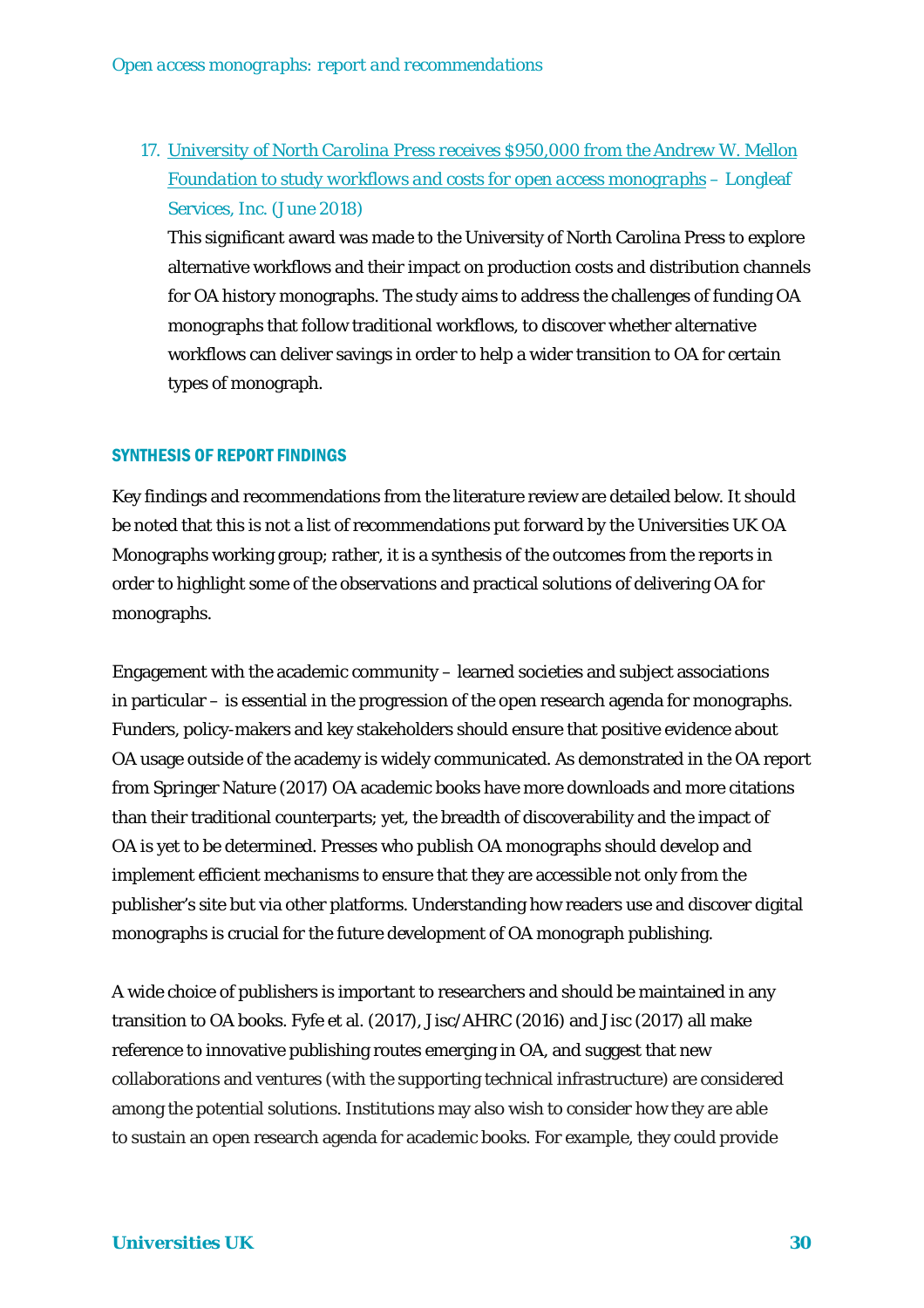support for non-profit publishers or establish their own presses; they should shoulder the responsibility for making AHSS research more widely known.

In order to progress this work, Jubb (2017) recommends that a formal structure should be established to assess the future of monographs in the academic world (including, but not restricted to the subject of OA). Chaired by a senior and authoritative figure in the arts and humanities community, this group should enhance dialogue across the different communities of the book, develop policies and strategies in ways that will secure the confidence of the key stakeholder groups, and commission further research where necessary. Crucially, the future of OA monographs depends on authors, institutions, funders and publishers working co-operatively to communicate new mainstream OA options that lead to improved discoverability and funding for OA books.

#### **REFERENCES**

- Adema, J., & Stone, G. (2017). *[Changing publishing ecologies: a landscape study](http://repository.jisc.ac.uk/6666/1/Changing-publishing-ecologies-report.pdf)  [of New University Presses and Academic-led Publishing](http://repository.jisc.ac.uk/6666/1/Changing-publishing-ecologies-report.pdf)*. London: Jisc.
- British Academy (2018). *[Open access and monographs: Where are we now?](https://www.britac.ac.uk/publications/open-access-monographs-where-are-we-now)* A position paper by the British Academy.
- Crossick, G. (2015). *[Monographs and open access: a report to HEFCE](http://www.hefce.ac.uk/pubs/rereports/year/2015/monographs/)*. London: HEFCE.
- Milloy, C., & Collins, E. (2014). *[Researcher survey 2014: survey of use of](http://oapen-uk.jiscebooks.org/files/2012/02/OAPEN-UK-researcher-survey-final.pdf)  [monographs by academics –](http://oapen-uk.jiscebooks.org/files/2012/02/OAPEN-UK-researcher-survey-final.pdf) as authors and readers*. London: Jisc.
- Collins, E., & Milloy, C. (2016). *[OAPEN-UK final report: a five-year study into open](http://oapen-uk.jiscebooks.org/files/2016/01/OAPEN-UK-final-report.pdf)  [access monograph publishing in the humanities and social sciences](http://oapen-uk.jiscebooks.org/files/2016/01/OAPEN-UK-final-report.pdf)*. AHRC/Jisc Collections: London.
- Deegan, M., & Jubb, M. (2017). *[The Academic Book of the Future](https://academicbookfuture.org/end-of-project-reports-2/)*.
- Emery, C., Lucraft, M., Morka, A., & Pyne, R. (2017). *[The OA effect: how does open](https://resource-cms.springer.com/springer-cms/rest/v1/content/15176744/data/v3)  [access affect the usage of scholarly books](https://resource-cms.springer.com/springer-cms/rest/v1/content/15176744/data/v3)*. White Paper. London, SpringerNature.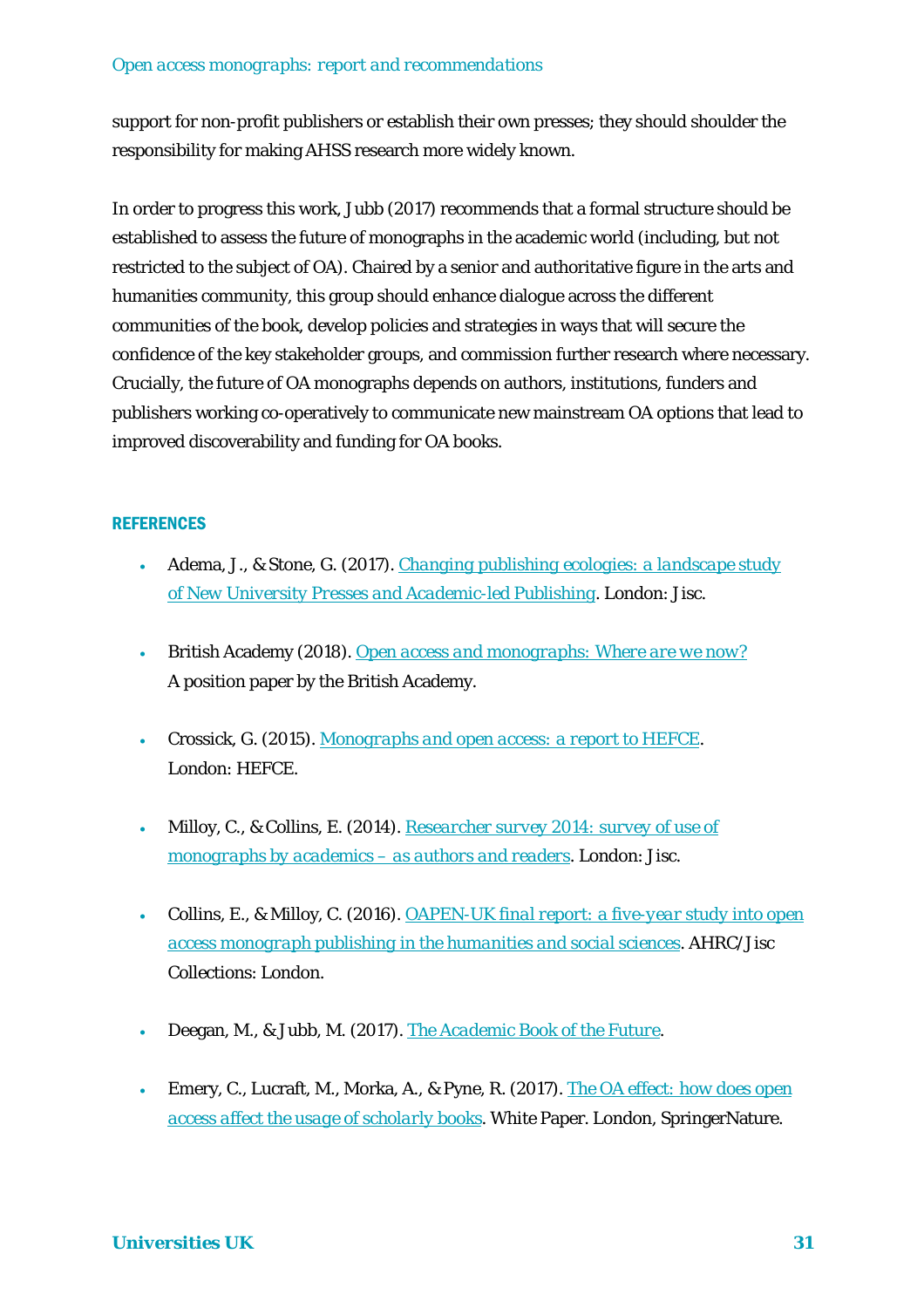- Ferwerda, E., Pinter, F., & Stern, N. (2017). *[A landscape study on open access and](http://doi.org/10.5281/zenodo.815932)  monographs: [Policies, funding and publishing in eight European countries](http://doi.org/10.5281/zenodo.815932)*. Bristol, Knowledge Exchange.
- Finch, J. (2012). *[Accessibility, sustainability, excellence: how to expand access to](https://www.acu.ac.uk/research-information-network/finch-report-final)  [research publications](https://www.acu.ac.uk/research-information-network/finch-report-final)*.
- Fyfe, A., Coate, K., Curry, S., Lawson, S., Moxham, N., & Røstvik, C. M., (2017). *[Untangling Academic Publishing: A history of the relationship between commercial](https://zenodo.org/record/546100#.WdJvzTbwGf4)  [interests, academic prestige and the circulation of research](https://zenodo.org/record/546100#.WdJvzTbwGf4)*.
- Higher Education Funding Council for England (2016). *[Consultation on the second](http://www.hefce.ac.uk/pubs/year/2016/201636/)  [Research Excellence Framework](http://www.hefce.ac.uk/pubs/year/2016/201636/)*.
- Humphreys, A., Spencer, C., Brown, L., Loy, M., & Snyder, R. (2017). *[Reimagining](https://about.jstor.org/news/reimagining-digital-monograph-white-paper-released/)  [the Digital Monograph: Design Thinking to Build New Tools for Researchers](https://about.jstor.org/news/reimagining-digital-monograph-white-paper-released/)*. JSTOR Labs white paper.
- Jubb, M. (2017). *[Monitoring the transition to open access](http://www.universitiesuk.ac.uk/policy-and-analysis/reports/Documents/2017/monitoring-transition-open-access-2017.pdf)*. London, Universities UK.
- London Economics (2015). *[Economic analysis of business models for open access](http://www.hefce.ac.uk/media/hefce/content/pubs/indirreports/2015/Monographs,and,open,access/2014_monographs4.pdf)  [monographs](http://www.hefce.ac.uk/media/hefce/content/pubs/indirreports/2015/Monographs,and,open,access/2014_monographs4.pdf)*.
- Maron, N. L., Muhern, C., Rossman, D., & Schmelzinger, K. (2016). *[The Costs of](http://www.sr.ithaka.org/publications/the-costs-of-publishing-monographs/)  [Publishing Monographs: Toward a Transparent Methodology](http://www.sr.ithaka.org/publications/the-costs-of-publishing-monographs/)*.
- Milloy, C., & Collins, E. (2014). *[Researcher survey 2014: survey of use of](http://oapen-uk.jiscebooks.org/files/2012/02/OAPEN-UK-researcher-survey-final.pdf)  [monographs by academics –](http://oapen-uk.jiscebooks.org/files/2012/02/OAPEN-UK-researcher-survey-final.pdf) as authors and readers*. London: Jisc.
- Neylon, C., Montgomery, L., Ozaygen, A., Saunders, N., & Pinter, F. (2018). *[The visibility of open access monographs in a European context](https://hcommons.org/deposits/objects/hc:18270/datastreams/CONTENT/content)*.
- Pinter, F., Montgomery, L., Saunders, N., & Ozaygen, A. (2017). *[Exploring usage of](http://www.kuresearch.org/PDF/jstor_report.pdf)  [open access books via the JSTOR platform](http://www.kuresearch.org/PDF/jstor_report.pdf)*. A report for the university presses of California, Cornell, Michigan and UCL by KU Research.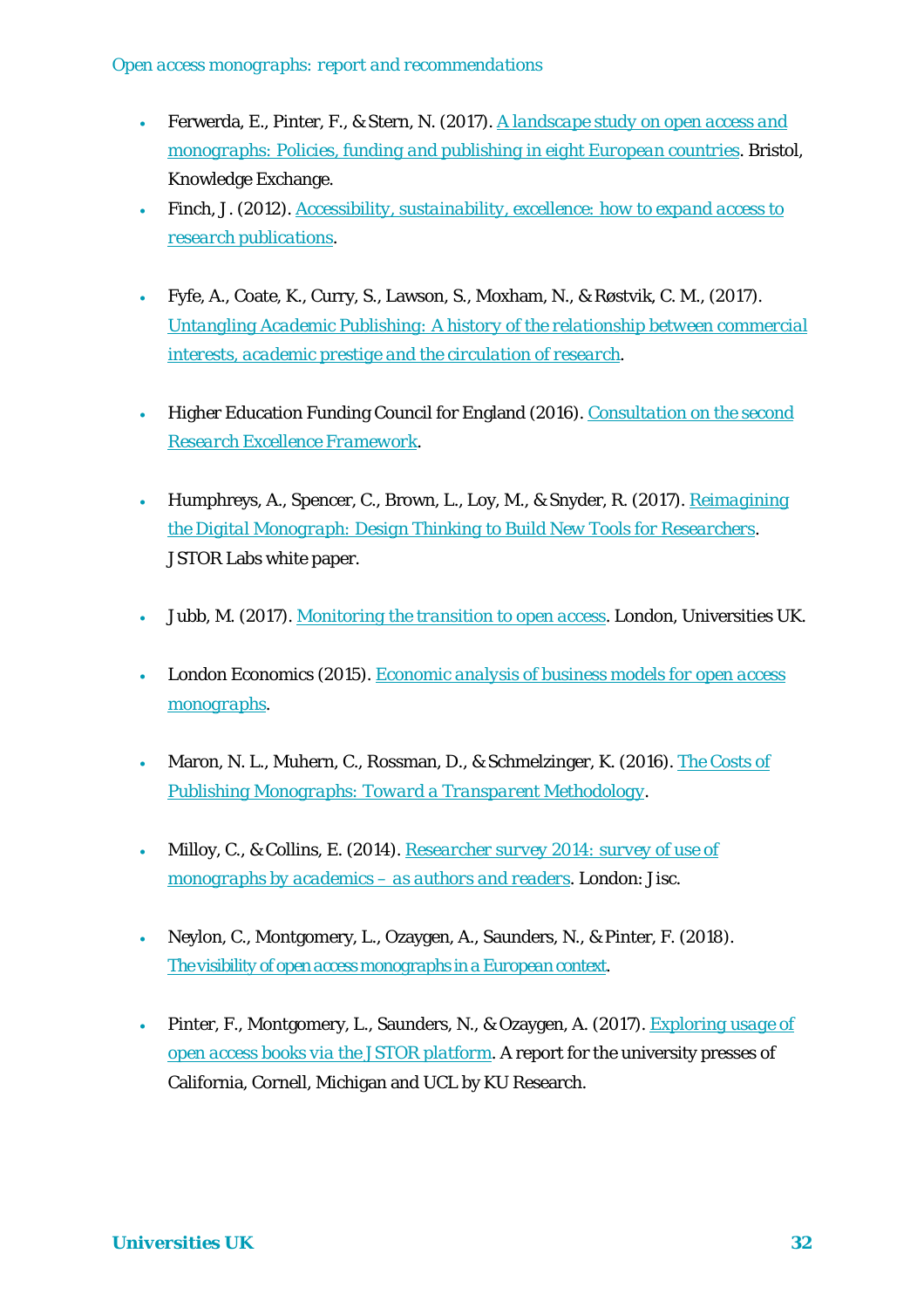- Tanner, S. (2016). *[An analysis of the Arts and Humanities submitted research](https://academicbookfuture.files.wordpress.com/2016/11/abof_academic-books-ref2014-report_simon-tanner.pdf)  [outputs to the REF2014 with a focus on academic books](https://academicbookfuture.files.wordpress.com/2016/11/abof_academic-books-ref2014-report_simon-tanner.pdf)*. London, Academic Book of the Future.
- Tickell, A. (2016). *[Open access to research publications: independent advice](https://www.gov.uk/government/uploads/system/uploads/attachment_data/file/499455/ind-16-3-open-access-report.pdf)*.
- Watkinson, C., Welzenbach, R., Hellman, E., Gatti, R., & Sonnenberg, K. (2017). *[Mapping the Free Ebook Supply Chain: Final Report to the Andrew W. Mellon](https://deepblue.lib.umich.edu/handle/2027.42/137638)  [Foundation](https://deepblue.lib.umich.edu/handle/2027.42/137638)*.
- Weingart, P. & Taubert, N., eds., (2017). *[The Future of Scholarly Publishing](http://www.africanminds.co.za/dd-product/the-future-of-scholarly-publishing-open-access-and-the-economics-of-digitalization/)*.